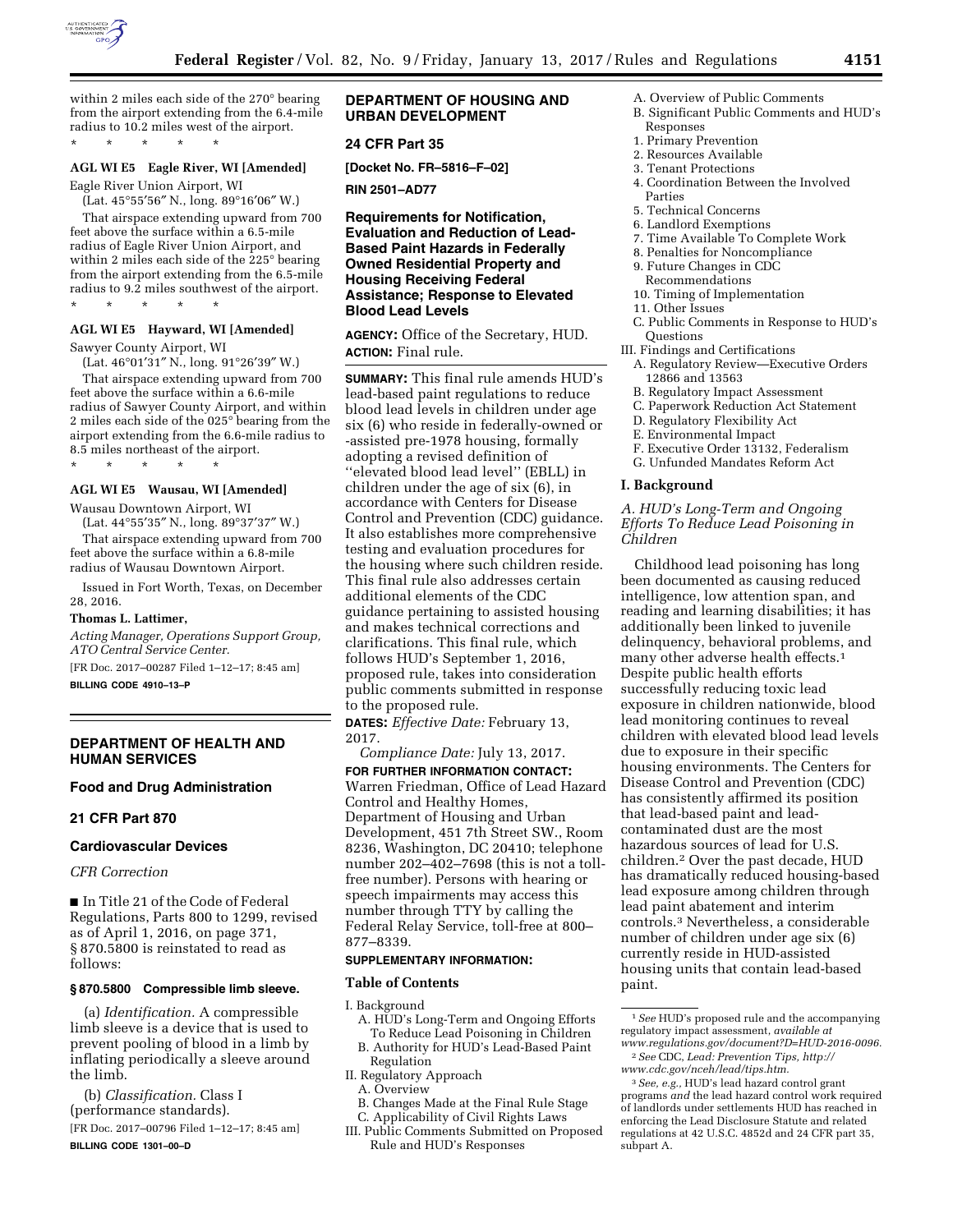To address this issue, HUD issued a proposed rule on September 1, 2016, at 81 FR 60304, to revise HUD's Lead Safe Housing Rule (LSHR) by adopting the CDC's guidance on when an environmental intervention should be conducted in response to a child's blood lead level, thereby establishing HUD's definition of elevated blood lead level (EBLL) as the level for which environmental intervention is required in certain federally-owned and federally-assisted housing, among other changes. This final rule considers public comments submitted on the September 1, 2016, proposed rule and defines ''elevated blood lead level'' (EBLL) as the level at which the CDC recommends environmental intervention.

## *B. Authority for HUD's Lead-Based Paint Regulation*

HUD's LSHR is codified in Title 24 of the Code of Federal Regulations (CFR) part 35, subparts B through R. The LSHR implements sections 1012 and 1013 of the Residential Lead-Based Paint Hazard Reduction Act of 1992, which is Title X of the Housing and Community Development Act of 1992 (Pub. L. 102–550, approved October 28, 1992); sections 1012 and 1013 are codified at 42 U.S.C. 4822.

Under Title X, HUD has specific authority to control lead-based paint and lead-based paint hazards in HUDassisted housing that may have leadbased paint, called ''target housing.'' 4 The LSHR aims in part to ensure that

federally-owned or federally-assisted target housing is free of lead-based paint hazards. Lead-based paint hazards are lead-based paint and all residential lead-containing dusts and soils, regardless of the source of the lead, which, due to their condition and location, would result in adverse human health effects.

HUD recognizes that there is no safe level of lead exposure. Consistent with Title X and the LSHR, HUD's primary focus is on minimizing childhood lead exposures, rather than on waiting until children have elevated blood lead levels to undertake actions to eliminate leadbased paint hazards. HUD's Office of Lead Hazard Control and Healthy Homes (OLHCHH) has spearheaded major efforts to that end by taking actions feasible and authorized by law to reduce lead exposure in children.5

#### **II. Regulatory Approach**

### *A. Overview*

This final rule revises HUD's criteria under the LSHR for responding to the identification of children under age six (6) with high blood lead levels residing in covered federally-assisted and federally-owned target housing. The final rule also addresses lead hazard evaluation and control for additional

assisted housing units in the same properties as those in which children under age six (6) with high blood lead levels have been discovered. The final rule adopts an approach based on the previously codified LSHR, the CDC's reference range value for blood lead levels in children under age six  $(6)$ ,<sup>6</sup> the HUD *Guidelines for the Evaluation and Control of Lead-Based Paint Hazards in Housing* (HUD Guidelines), HUD's experience implementing the LSHR since its 1999 promulgation, and public comments received on the September 1, 2016, proposed rule.

Specifically, under this final rule, when a child under age six (6) with an EBLL is identified, the ''designated party'' and/or the housing owner shall undertake certain actions.7 This protocol is the same for each of the four applicable HUD subparts (H, I, L, M), and slightly narrower for the subpart covering other agencies (D), under which those agencies must decide how to treat housing units in multi-unit properties other than the unit in which the child with an EBLL resides. Figure 1 provides an overview of the protocol for addressing EBLL cases in housing covered by the LSHR.

<sup>4</sup>HUD's regulation at 24 CFR 35.110, based on the Title X definition at 42 U.S.C. 4851b(27), defines ''target housing'' as any housing constructed prior to 1978, but not including housing for the elderly or persons with disabilities where no child less than 6 years of age resides or is expected to reside, or any zero-bedroom dwelling.

<sup>5</sup>These actions include administering a successful Lead Hazard Control program of grants, enforcement, research, and outreach, and providing conditions of funding through the office's notices of funding availability, updating guidelines and best practices, and working collaboratively with other Federal agencies such as the U.S. Department of Health and Human Services (HHS), particularly its CDC, *and* the U.S. Environmental Protection Agency (EPA). See Advancing Healthy Housing, a Strategy for Action, *[http://portal.hud.gov/](http://portal.hud.gov/hudportal/documents/huddoc?id=stratplan_final_11_13.pdf)  [hudportal/documents/huddoc?id=stratplan](http://portal.hud.gov/hudportal/documents/huddoc?id=stratplan_final_11_13.pdf)*\_*final*\_ *11*\_*[13.pdf.](http://portal.hud.gov/hudportal/documents/huddoc?id=stratplan_final_11_13.pdf)* 

<sup>6</sup>CDC's ''reference range value'' method for defining EBLLs is based on the blood lead level equaled or exceeded by 2.5 percent of U.S. children aged 1–*5* years as determined by CDC's most recent National Health and Nutritional Examination Survey. Currently, CDC's reference range value is 5 mg/dL (5 micrograms of lead per deciliter of blood).

<sup>7</sup>The designated party is the owner or other entity (*e.g.,* federal agency, state, local government, public housing agency, tribally designated housing entity, sponsor, etc.) designated under the LSHR as responsible for complying with applicable requirements of the LSHR for the residential property or dwelling unit, as applicable. *See* 24 CFR 35.110.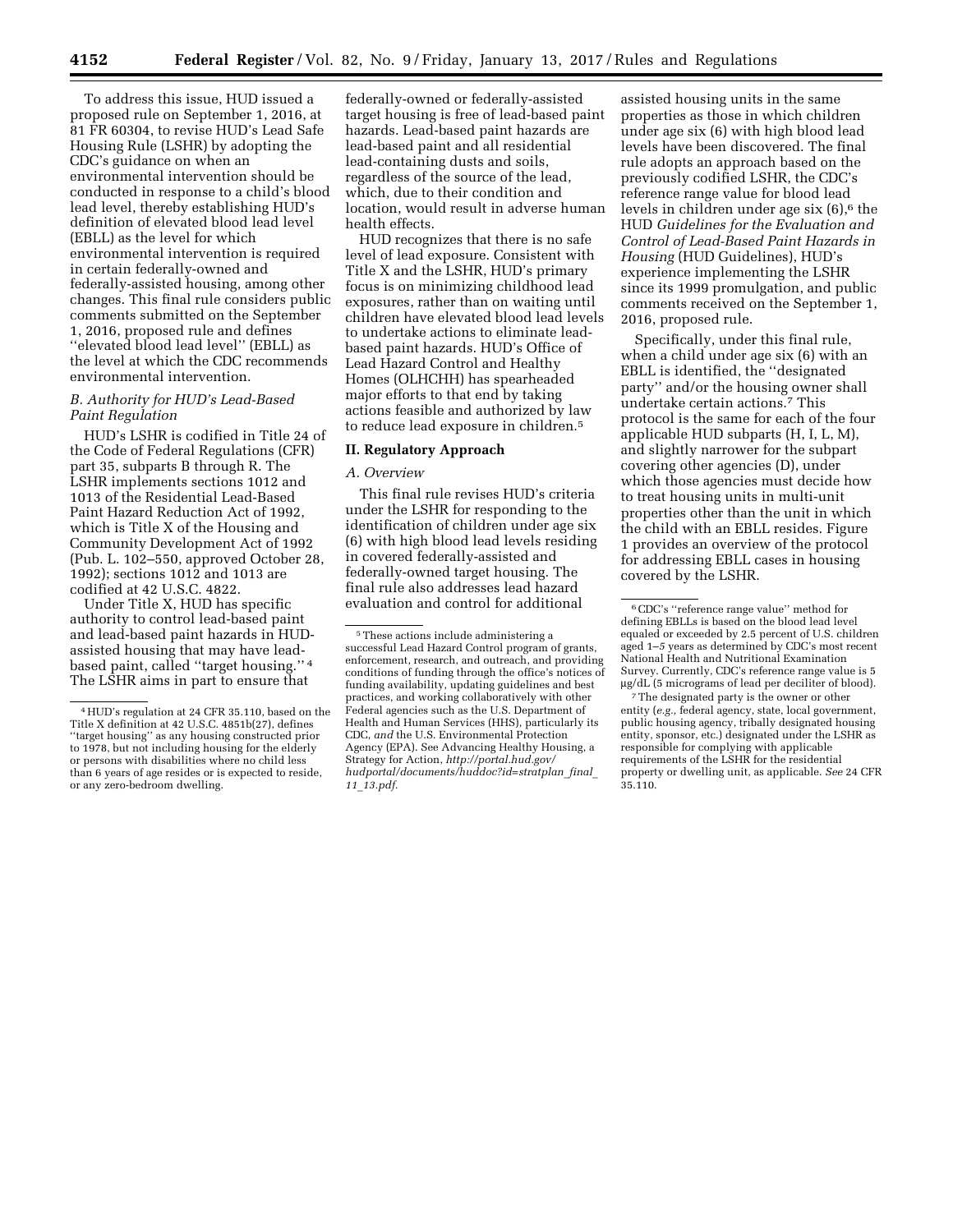

# Fig. 1. Flowchart overview of the elevated blood lead level protocol.<sup>8</sup>

## *B. Changes Made at the Final Rule Stage*

This final rule follows publication of, and takes into consideration, public comments received on the September 1, 2016, proposed rule. Based on that review, HUD makes the following changes to the proposed rule at the final rule stage. For some of those changes, the wording changes in multiple instances.

1. In §§ 35.325(b)(2)(i), 35.730(f)(4)(i), 35.830(f)(3)(i), 35.1130(f)(4)(i), and

35.1225(f)(3)(i), HUD changes the requirements for other assisted dwelling units covered by §§ 35.325(b)(1), 35.730(f)(1), 35.830(f)(1), 35.1130(f)(1), and 35.1225(f)(1), respectively, by clarifying that they do not apply if the owner both conducted a risk assessment of those units and the common areas servicing them and conducted interim controls of identified lead-based paint hazards after the date the child's blood was last sampled.

2. In § 35.730(f)(1), regarding assisted units, other than the index unit, with a child or children under age six (6), in a project-based assisted property with a child or children under age six (6) with an EBLL in a household for which the project-based rental assistance is up to \$5,000 per year, and in § 35.1225(f), regarding units, other than the index

unit, with a child or children under age six (6), occupied by households receiving tenant-based rental assistance, in a property with a child or children under age six (6) with an EBLL in a household receiving tenant-based rental assistance, HUD revises the proposed rule to require the designated party, *i.e.,*  the owner or, as discussed in section III.B.10.h of this preamble, the public housing agency, HOME grantee or subrecipient, or HOPWA grantee or sponsor, as applicable, to conduct a risk assessment,<sup>9</sup> in accordance with

<sup>8</sup> ''Index Unit'' refers to the housing unit in which the child who has an EBLL resides, with the terminology adapted from the traditional epidemiology term, ''index case, the case that is first reported to public health authorities.'' CDC, Guidelines for the Control of Pertussis Outbreaks. Centers for Disease Control and Prevention: Atlanta, GA, 2000. Chapter 11, Definitions. *[www.cdc.gov/](http://www.cdc.gov/pertussis/outbreaks/guide/downloads/chapter-11.pdf) [pertussis/outbreaks/guide/downloads/chapter-](http://www.cdc.gov/pertussis/outbreaks/guide/downloads/chapter-11.pdf)[11.pdf.](http://www.cdc.gov/pertussis/outbreaks/guide/downloads/chapter-11.pdf)* 

<sup>9</sup>Throughout this Final Rule, ''risk assessment'' has the meaning of the term as used in the LSHR (at 24 CFR 35.110, Definitions), which is derived from the Title X definition (42 U.S.C. 4851b(25) (for HUD rules) and 15 U.S.C. 2681(16) (for EPA rules); it does not have the meaning of the same term under Superfund (the Comprehensive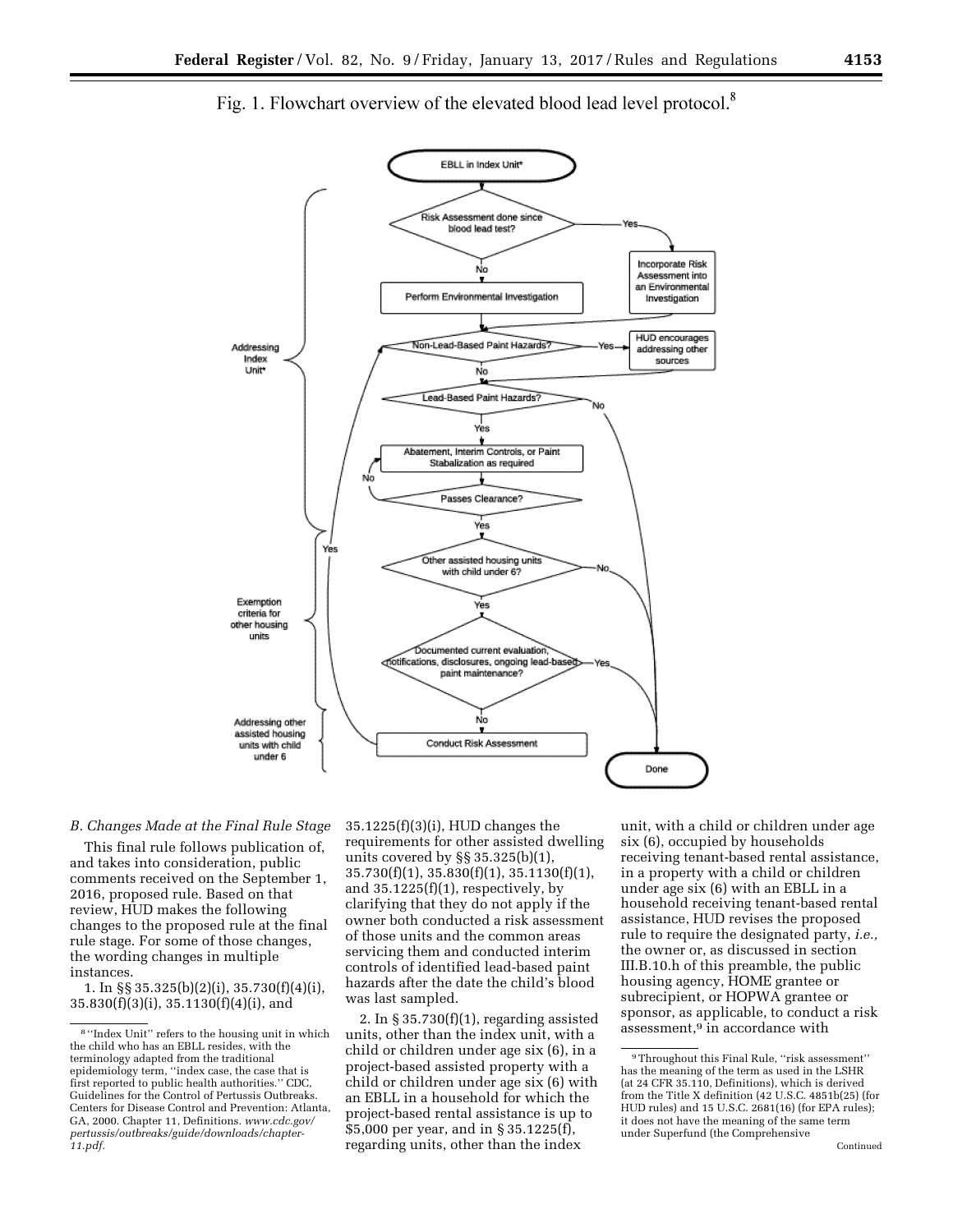methods and standards established either by a state or tribal program authorized by the EPA, or by the EPA at 40 CFR 745.227(d) with procedures defined by the EPA—rather than a visual assessment—of the other units for which the household receives tenantbased rental assistance in the property, and interim controls of the lead-based paint hazards identified by the risk assessment, using the proposed rule's schedule for completion of lead-based paint hazard reduction activities.

3. In § 35.730(f)(2), HUD replaces the provision regarding paint stabilization following a visual assessment with a provision regarding interim controls following a risk assessment.

4. HUD is not including in this final rule proposed §§ 35.730(g), 35.1130(g) and 35.1225(g), which contained language encouraging owners to evaluate and control for sources of lead exposure other than those covered by this subpart.

5. In § 35.1225(f)(1), HUD changes the reference to a ''visual assessment'' to ''risk assessment'' and changes the cross-reference to the section that describes procedures for such an assessment.

6. In § 35.1225(f)(2), HUD clarifies that the discussion concerns ''leadbased paint hazards'' rather than ''deteriorated paint'' to emphasize reduction of lead-based paint hazards rather than paint stabilization.

7. In § 35.1225(f)(3), HUD removes reference to visual assessment and amends and adds language to clarify that the discussion is of ''interim controls'' of ''lead-based paint'' rather than ''deteriorated paint'' and to emphasize reduction of lead-based paint hazards rather than paint stabilization.

Additionally, HUD takes this opportunity to make the following technical corrections and conforming changes.

1. In § 35.105, HUD removes past effective dates and reserves the section.

2. In § 35.110, HUD makes a technical correction to indicate the correct section number for the Definitions section, and revises the definition of ''Certified''.

3. In § 35.155(a), on minimum requirements for lead-based paint hazard evaluation or reduction, HUD makes a technical correction by changing both instances of ''designated party or occupant'' to ''designated party or owner,'' in order to identify correctly who may be required to conduct additional lead-based paint hazard

evaluation or reduction, beyond the minimum under the LSHR.

4. In §§ 35.325(b)(1), 35.830(f)(3)(i), 35.1225(f)(1), and 35.1225(f)(3)(i), HUD makes a technical correction to grammar by replacing the verb ''serving'' with the verb ''servicing'' in the first sentence.

5. In § 35.325(b)(1), HUD replaces the auxiliary verb ''would'' with the auxiliary verb ''shall,'' in the second sentence.

6. In § 35.325(b)(1), HUD adds language to clarify that the hazards referenced in the third sentence are those identified in accordance with § 35.1325 or § 35.1330. In § 35.325(d), HUD clarifies that the timetable referenced therein shall include provision of documentation on the lead hazard evaluation and control activities to the agency.

7. In §§ 35.730(a), 35.830(a), 35.1130(a), and 35.1225(a), the rule discusses the requirements that apply if a public health department has already conducted an evaluation of the dwelling unit. HUD revises the proposed rule to state explicitly that in order to exempt the designated party from conducting an environmental investigation, the public health department's evaluation must have been conducted in response to the current case.

8. In §§ 35.730(f)(2), 35.830(f)(2), 35.1130(f)(2), and 35.1225(f)(2), HUD clarifies when lead-based paint hazard reduction is considered complete.

9. In § 35.730(f)(4), HUD clarifies when the requirements of paragraph (f) do not apply.

10. In § 35.830(h), HUD clarifies that ''clearance'' is among the deadlinedriven activities covered by this section.

11. In § 35.1330(a)(4)(iii) on training requirements for interim control workers and supervisors, which are applicable to some of the work conducted under this rule, HUD makes a technical correction by replacing all references to the defunct HUD course approval process, with references to the current EPA and EPA-authorized state renovator course accreditation process.

## *C. Applicability of Civil Rights Laws*

HUD notes that housing-based lead exposure has a disproportionate impact on children of some racial and ethnic groups and those living in older housing.10 Lead hazard evaluation and control activities in federally-assisted and federally-owned target housing are

subject to the requirements of the applicable civil rights laws, including the Fair Housing Act, as amended (and its prohibition of discrimination on several bases, including, but not limited to, race, disability, and familial status, including the presence of a child under age of 18, or of a pregnant woman), Title VI of the Civil Rights Act of 1964 (prohibiting discrimination on the basis of race, color, and national origin), Title IX of the Education Amendments of 1972 (prohibiting discrimination on the basis of sex), and section 504 of the Rehabilitation Act of 1973 (prohibiting discrimination on the basis of disability). Under this final rule, these and other applicable Federal laws, and their associated HUD regulations and guidance, which were incorporated into the current LSHR, continue to apply to these activities without change.

## **III. Public Comments Submitted on Proposed Rule and HUD's Responses**

### *A. Overview of Public Comments*

The public comment period for the September 1, 2016, proposed rule closed on October 31, 2016. As of the close of the comment period, HUD received 62 public comments, including one mass mailing. Comments and HUD's responses are summarized below. All comments can be accessed at *[http://](http://www.regulations.gov) [www.regulations.gov.](http://www.regulations.gov)* 

The overwhelming majority of comments were supportive of the rule. Some commenters, while supporting the rule, suggested ways that it could be improved. In the comments received, the Department identified 378 distinct recommendations. The Department thanks the commenters for their thoughtful insights, and their efforts to improve the current LSHR. The commenters' recommendations fell into 11 broad categories, discussed below. Many comments addressed the four specific questions for comments HUD requested. Most commenters (53) also had concerns about one or more technical issues in applying and administering the LSHR.

Although they presented a range of foci and approaches, commenters were nearly unanimous in expressing their support for increasing the protection of America's children from lead hazards, and the importance of aligning HUD's regulations with the current science from the CDC. These sentiments are best summed up by a comment submitted on behalf of the 13,765 individuals who signed a letter circulated by the commenter that stated that they, ''fully support [HUD's] proposal to update the Lead Safe Housing Rule by lowering the threshold of lead exposure to align with

Environmental Response, Compensation, and Liability Act of 1980 (CERCLA)), or other statutes, regulations or policies. *See, e.g., [https://](https://www.epa.gov/risk/risk-assessment-guidelines) [www.epa.gov/risk/risk-assessment-guidelines.](https://www.epa.gov/risk/risk-assessment-guidelines)* 

<sup>10</sup>*See* CDC, *Lead: Prevention Tips, [http://](http://www.cdc.gov/nceh/lead/tips.htm) [www.cdc.gov/nceh/lead/tips.htm;](http://www.cdc.gov/nceh/lead/tips.htm)* CDC, *Recommendations for Blood Lead Screening of Medicaid-Eligible Children Aged 1–5 Years: an Updated Approach to Targeting a Group at High Risk* (Aug. 2009), *available at [http://www.cdc.gov/](http://www.cdc.gov/mmwr/preview/mmwrhtml/rr5809a1.htm)  [mmwr/preview/mmwrhtml/rr5809a1.htm.](http://www.cdc.gov/mmwr/preview/mmwrhtml/rr5809a1.htm)*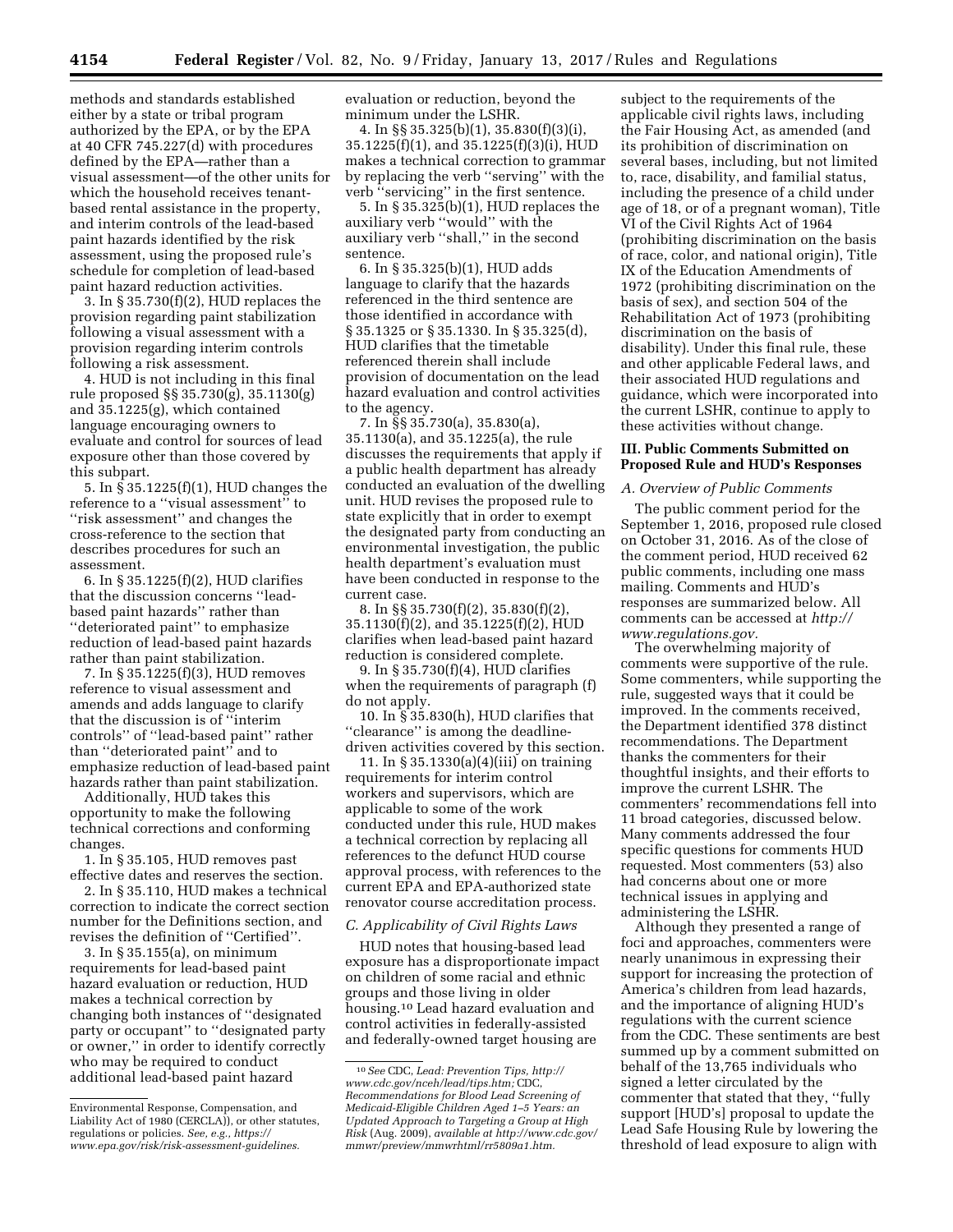the Centers for Disease Control and Prevention's recommendations and allow for HUD to move more quickly to protect children's health. Given the risks, anything your agency can do to reduce lead exposure is appreciated.''

## *B. Significant Public Comments and HUD's Responses*

#### 1. Primary Prevention

*Comment:* Almost half of the commenters (32) identified the importance of primary prevention. Many recommended conducting a risk assessment in a unit before a family with a child occupied the unit. Other commenters noted that recent CDC– HUD research shows children in HUDassisted housing already have lower blood lead levels than children in comparable low-income housing.11 However, as the article notes, while the result provides a favorable assessment of the benefits of HUD's assistance requirements and assistance monitoring programs, the size of the study's filtered sample was not sufficiently large to identify patterns within particular types of housing assistance.

*HUD Response:* HUD has adopted the position of CDC and other federal agencies that no amount of lead in a child's blood can be considered safe,12 and that primary prevention is critical to protecting America's children. However, it must be noted that the primary purposes of this rulemaking are adopting the revised definition of ''elevated blood lead level'' (EBLL) in children under the age of six (6), and strengthening designated parties' or owners' responses in cases where children with high blood lead levels reside in federally-assisted and federally-owned target housing. Therefore, the currently codified LSHR's primary prevention requirements associated with pre-occupancy activities and ongoing lead-based maintenance programs not associated with EBLL cases in federally-assisted and federallyowned target housing are outside the scope of this rulemaking. The Department will consider addressing

pre-occupancy activities and ongoing lead-based maintenance programs in future rulemaking.

## 2. Resources Available

*Comment:* Almost half of the commenters (30) expressed a need for appropriate resources for grantees to implement this rule correctly. Resources mentioned included additional funding for environmental investigation and appropriate training and technical assistance. Some commenters stated that, without these additional resources, the rule could not be properly implemented, and encouraged HUD to wait until such resources were available before implementing the rule.

*HUD Response:* HUD is sensitive to the cost of implementation, especially in an era of tightened budgets among grantees, state, local, and tribal governments, and other federal assistance recipients–and in the face of competing priorities, including those related to health of vulnerable populations, such as young children. However, a delay in implementation to wait for potential additionally appropriated resources could result in avoidable long-term harm to children in federally-assisted and federally-owned target housing. Furthermore, as calculated in the Regulatory Impact Assessment accompanying this rule, the benefits of the rule outweigh the costs. One commenter said, regarding, ''the Regulatory Impact Assessment [that they] believe that it is a reasonable estimate. If anything, we believe (as discussed in the RIA) that the benefits of the proposed regulation are underestimated, because some benefits cannot be quantified or monetized, such as avoided stress on parents and children. We also believe that some costs are likely to be lower than those estimated by HUD,'' because, for example, HUD assumes the presence of only one child with EBLL in each unit, when some units may have more.

HUD will work with grantees and owners to identify ways in which this rule can be implemented with as little burden as feasible, and how existing resources can be directed to implementation, particularly in rural and underserved areas. HUD will also provide training opportunities to assist in implementing the rule.

*Comment:* Two commenters requested that public housing agencies be allowed to compete for lead hazard control grants from HUD's Office of Healthy Homes and Lead Hazard Control.

*HUD Response:* Eligibility for that grant program is outside the scope of this rulemaking However, HUD wishes to advise that public housing agencies,

per Title X, are eligible for those grants only if they are an agency of a unit of state or local government. Similarly, housing units are eligible for enrollment under a grant (and, thus for lead-based paint inspection and risk assessment, and, if lead-based paint hazards are found, lead hazard control) only if they are target housing and meet certain other qualifications, *e.g.,* the housing does not receive any federal housing assistance, or the family is receiving tenant-based rental assistance, such as a housing choice voucher. The housing is ineligible for enrollment in a lead hazard control grant if it is ''federally assisted housing, federally owned housing, or public housing.'' 13 The first of these includes housing receiving project-based rental assistance, the second, housing for which the mortgagee has defaulted on a federallyinsured mortgage, and the third, housing owned by a public housing agency.

HUD has been reaching out to public housing agencies to encourage owners of housing units in which the families receive a Housing Choice Voucher to enroll those units in the lead hazard control grant (funded by the OLHCHH), whose target area includes the location of the units. Because most families eligible for this type of voucher have incomes which make them eligible for enrolling in a lead hazard control grant, HUD has expedited the process for the grantees to enroll them. HUD will continue to promote lead hazard control grantee-public housing agency partnerships.

### 3. Tenant Protections

#### a. Anti-Retaliation Protections

*Comment:* Many commenters (36) remarked on the need for protections for tenants. Generally, these commenters were worried about possible ''retaliation'' or ''reprisal'' against tenants and ''blame shifting.'' Retaliation or reprisal meant, as described by one commenter, the ''loss of benefits, lease violations, termination of assistance, or reporting to a childwelfare agency.'' Several of these commenters suggested specifying in the rule that this type of retaliation would be prohibited. They also suggested that HUD revise the rule to include an antiretaliation clause that would prohibit penalties if a child with an EBLL is identified who is not included on the occupant list of the rental or assistance agreement or contract. In addition, commenters proposed several family

<sup>11</sup>*See* Ahrens KA, Haley BA, Rossen LM, Lloyd PC, Aoki Y, *Housing Assistance and Blood Lead Levels: Children in the United States, 2005–2012,*  American Journal of Public Health: November 2016, Vol. 106, No. 11: 2049–2056, abstract *available at [https://www.regulations.gov/document?D=HUD-](https://www.regulations.gov/document?D=HUD-2016-0096-0027)[2016-0096-0027](https://www.regulations.gov/document?D=HUD-2016-0096-0027) (as part of comment docket for this final rule); full text available with subscription at [http://ajph.aphapublications.org/doi/abs/10.2105/](http://ajph.aphapublications.org/doi/abs/10.2105/AJPH.2016.303432)  [AJPH.2016.303432](http://ajph.aphapublications.org/doi/abs/10.2105/AJPH.2016.303432).* 

<sup>12</sup>*See* President's Task Force on Environmental Health Risks and Safety Risks to Children, *Key Federal Programs to Reduce Childhood Lead Exposures and Eliminate Associated Health Impacts,* 2 (Nov. 30, 2016), *[https://](https://ptfceh.niehs.nih.gov/) [ptfceh.niehs.nih.gov/.](https://ptfceh.niehs.nih.gov/)* 

<sup>13</sup> 42 U.S.C. 4852(a), regarding housing unit eligibility, and (b), regarding grant applicant eligibility.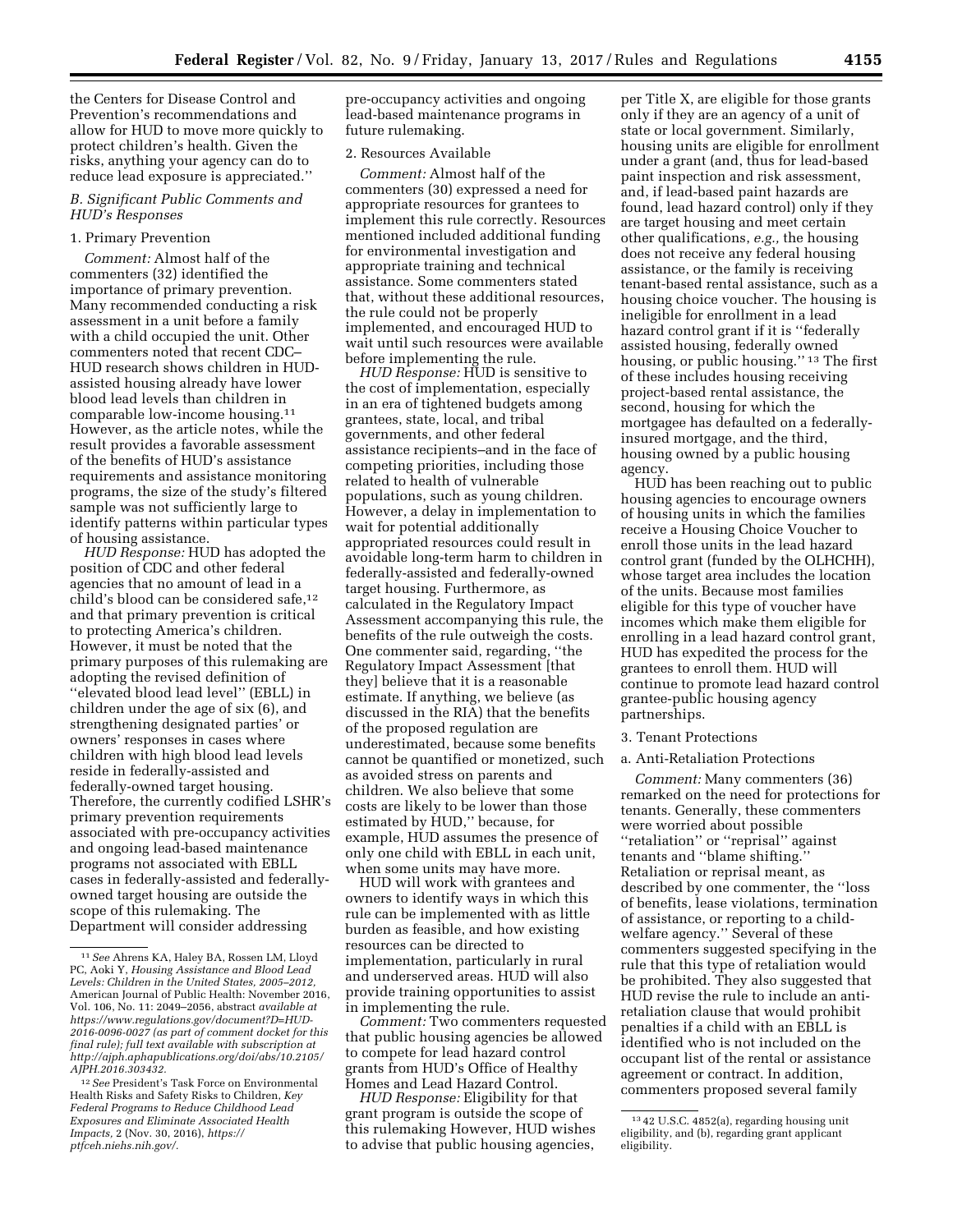interview methods to provide further protection to households.

*HUD Response:* HUD already has regulations and policies in place that protect families against retaliation by landlords and has determined that these policies should be sufficient to protect tenants from discrimination and retaliation. Under existing fair housing regulations, interviewers will be required to abide by policies about limited English proficiency, which require HUD, its grantees, and subgrantees to make reasonable efforts to provide language assistance to ensure meaningful access for persons with limited English proficiency to the recipient's programs and activities.

However, HUD cannot establish a policy that would negate regulations requiring that every individual living in the household be listed on the lease. These regulations are in place to prevent overcrowding, which is associated with its own negative effects on children's well-being, including their health.14 They are also in place to ensure proper subsidy calculations and enforce lease provisions. Ensuring these regulations and policies are appropriately integrated with the implementation of the LSHR amendments will be addressed through program management. Thus, in this rulemaking, HUD declines to adopt a provision specifically prohibiting penalties if a child with an EBLL is identified who is not included on the occupant list of the rental or assistance agreement or contract.

### b. Relocation Protections

*Comment:* Many commenters (18) offered recommendations about tenant relocation, either permanently or while work was being done in their unit.

*HUD Response:* HUD understands that relocation may be necessary in some circumstances but it can also be very expensive for the designated party or owner. Existing HUD regulations, policies and guidance on when relocation is appropriate, including those in the currently codified LSHR, have already considered these issues, and HUD was not presented with any evidence that requires reopening those discussions. Thus, in this rulemaking, HUD declines to adopt a provision specifically pertaining to tenant relocation.

4. Coordination Between the Involved Parties

a. Coordination Between HUD and Grantees

*Comment:* Many commenters (36) addressed the proposed rule's reporting requirements for property owners specifically their requirements for reporting EBLL discovery and responsive activities to their HUD field office and the OLHCHH—from a variety of viewpoints. Some expressed concerns that reporting would impose difficult burdens on public housing agencies and assisted private owners. Many of these commenters provided helpful suggestions on methods to reduce that burden. Some asked for increases in reporting. Others provided helpful suggestions on mandates, penalties for noncompliance, and the importance of public data profiles. One commenter asked HUD to clarify why public housing authorities must contact both the field office and OLHCHH, instead of having the field office contact OLHCHH.

*HUD Response:* HUD is mindful of the need to minimize burdens on owners and public housing authorities, the necessity of having appropriate information received timely in order to ensure efficient and effective program administration and monitoring, and the public's interest in open and transparent government information and operation. HUD is also mindful that public health authorities, HUD Field Offices, and the OLHCHH each have distinct roles in addressing an EBLL case, and that time is often of the essence in fulfilling those roles.

The concurrent notification is necessary to ensure that the OLHCHH is aware of the EBLL case timely and knows, upon receiving the notification, the same information that has been provided to the Field Office without having to conduct a verification, which would delay its ability to respond effectively to requests for assistance from the Field Office and monitor the case. HUD also notes that the concurrent notification was proposed for all LSHR subparts in the proposed rule, a scope retained in this final rule, so that public housing authorities are not being subjected to a different requirement than are owners who have this case notification responsibility under certain LSHR subparts.

Considering the necessary balancing of interests, potential future changes in federal and local laws, and the rapid pace of technological advances in sharing and reporting on data, HUD does not believe it is appropriate to be prescriptive in codifying a particular notification process in regulation.

Instead, HUD retains the requirement as drafted in the proposed rule. Specific processes for reporting EBLLs and actions taken will be developed, including an electronic submission pathway. In developing pathways for reporting, HUD will continue to carefully balance these interests.

b. Coordination With Parents, Guardians, and Other Non-Medical Professional Sources

*Comment:* Several commenters (5) recommended that designated parties and owners accept notification of EBLLs from parents, guardians, and other nonprofessional sources when notification is accompanied by sufficient documentation such as a doctor's letter.

*HUD Response:* A letter or report from a medical health care provider, such as a physician or nurse, or the public health department, has always been acceptable notification under the LSHR (because HUD has never required or expected that the provider would come to the office of the designated party personally to deliver the notification). This will continue to be the case under this final rule. Similarly, in the absence of a medically reliable notification that a child under age six (6) has an EBLL, it would be imprudent for HUD to require the designated party and/or the owner to undertake an environmental intervention. When presented with notification of an EBLL from a nonmedical-professional source, the designated party is required to contact the local health department or another medical health care provider to verify the notification. This rule details the procedure (including contacting HUD) to be used when a public health department or provider declines to verify a report from a non-medical professional source.

## c. Coordination With HIPAA and Local Data Privacy Laws

*Comment:* Several commenters (8) requested clarification of the protocols for reporting, including the interaction with other federal laws such as the Health Insurance Portability and Accountability Act of 1996 (HIPAA) (Pub. L. 104–191), and state and local privacy laws.

*HUD Response:* For the purpose of preventing or controlling childhood lead poisoning, in regard to lead hazard evaluation and control activities, the OLHCHH and its lead hazard control grantees acting on its behalf, are considered public health authorities under HIPAA; thus, they may receive related private health information that is minimally necessary to accomplish the intended purpose of the disclosure,

<sup>14</sup>*See* Solari CD, Mare RD, *Housing Crowding Effects on Children's Wellbeing,* Social Science Research (Mar. 2012), 41(2): 464–476, *available at [www.sciencedirect.com/science/article/pii/](http://www.sciencedirect.com/science/article/pii/S0049089X11001694) [S0049089X11001694.](http://www.sciencedirect.com/science/article/pii/S0049089X11001694)*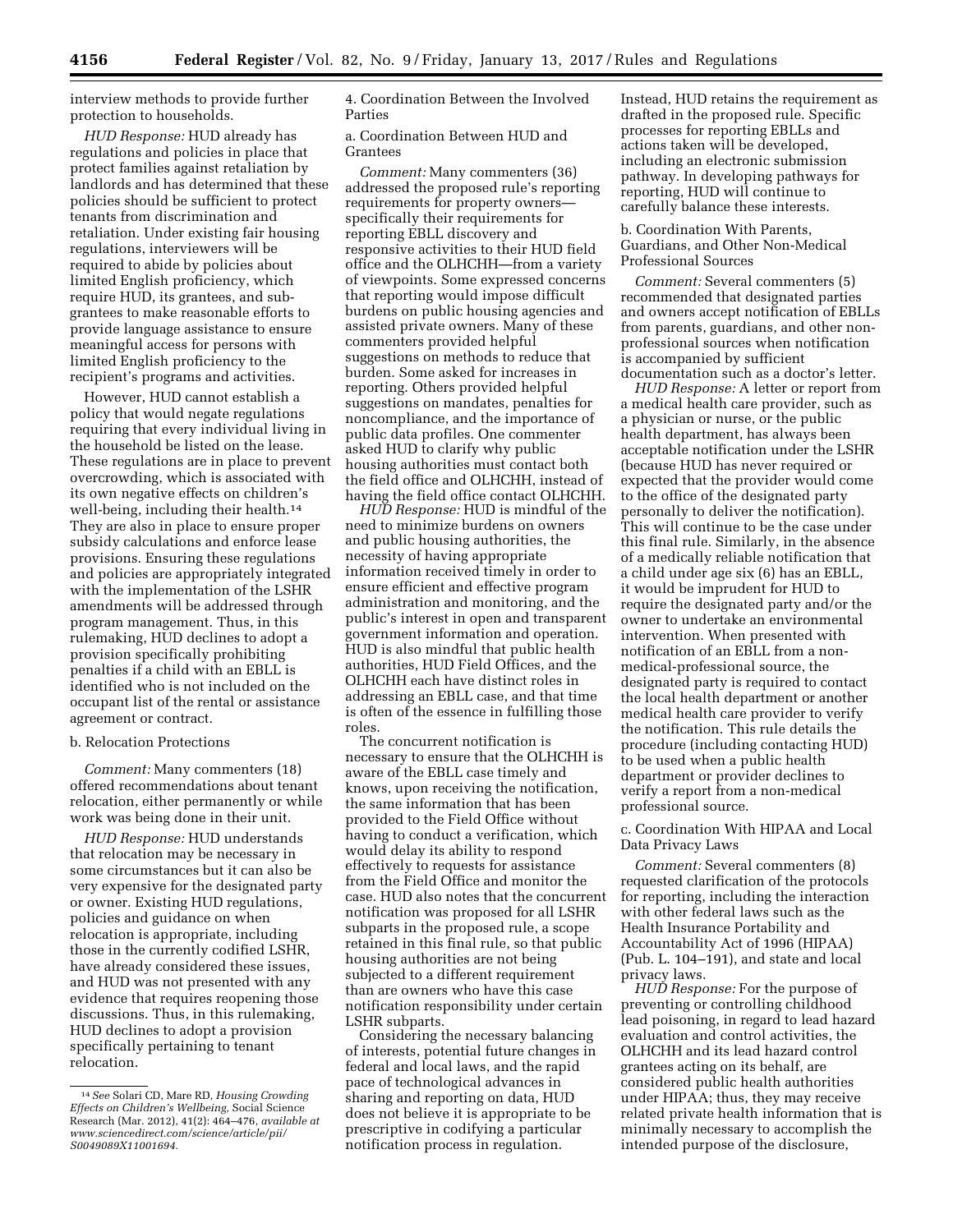including the addresses of housing units and vital information about the children and their families, and must protect that information.

## 5. Technical Concerns

a. Environmental Investigations of Lead Hazards That Are Not Lead-Based Paint Hazards

*Comment:* Many comments (18) expressed concerns about whether federally-assisted housing providers should look for sources of lead exposure that are not lead-based paint hazards, or would be responsible for such sources of lead exposure if they were identified in the environmental investigation. Some commenters raised concerns about the responsibility for controlling lead exposure if the source of lead was a non-lead-based paint hazard or at another property outside of the control of the designated party or owner, as applicable. Additionally, some commenters requested that HUD add safeguards to ensure that owners are not penalized for missing other sources of exposure if a public health department decides not to, or is unable to work with a designated party or owner on the child's case.

*HUD Response:* This final rule requires that the owner or designated party, as applicable, ensure that an environmental investigation of the child's lead exposure is completed, which includes investigating sources that are or are not lead-based paint hazards. Environmental investigations must be performed by EPA, state, or tribally certified risk assessors, and the contents of their report must meet EPA, state or tribal requirements, as applicable. The rule also provides that, if a public health department has already conducted an evaluation of the dwelling unit in response to the case, the owner or designated party does not need to conduct another one. HUD has clarified applicable sections of the proposed rule 15 to provide that the evaluation be in response to the current case. This clarification eliminates the potential confusion that a previous case in the same housing unit, whether for an EBLL or other reason, that had prompted a public health department evaluation, however long before the current EBLL case, might allow an environmental investigation or public health department evaluation not to be conducted for the current case. HUD is

not aware of this having occurred, but the technical clarification provides transparency on this issue.

Because children can be exposed to lead by toys, dishes, homeopathic remedies, certain cultural practices, and other non-paint-related sources, the family interview portion of the environmental investigation will include questions on these sources. The designated party or owner is responsible for ensuring that an environmental investigation in accordance with federal, state, and local requirements is conducted timely, regardless of whether it is done by staff or through contract, or that the public health department has conducted an evaluation in response to the case.

In some areas of the country, the public health department will perform the environmental investigation or a comparable evaluation, as may be required by a public health department initiative or state, tribal, or local law, the latter of which may also specify how the environmental investigation is performed and what follow-up actions must be taken by the designated party. In these cases, the most stringent of the federal, State, tribal, or local requirements must be followed.

Regardless of who performs the environmental investigation, HUD is not establishing a requirement that the designated party or owner address sources of exposure that are not leadbased paint hazards, or sources from housing not controlled by the designated party or owner, such as a relative's home, because HUD does not have authority to require that those sources be addressed. As discussed elsewhere in this preamble, risk assessments of certain other housing units in the property may be conducted; as with the environmental investigation of the index unit,16 these risk assessments may identify non-paintrelated sources of lead exposure. Indeed, the HUD Guidelines encourage risk assessors to note other obvious sources of lead exposure, and many risk assessors routinely test items other than paint for lead. The Guidelines also explicitly include such testing as a part of environmental investigations. Nevertheless, HUD does not believe that such activities would subject property owners to expanded legal vulnerability

under this rule. In both the index unit and other units, the designated party or owner is not responsible for controlling these sources. In the 22 years since the Guidelines were first published, this has not created a legal liability problem for risk assessors or building owners and managers.

HUD, such as through its OLHCHH, will continue to encourage designated parties and owners to address such lead hazards as part of its broader effort to ensure the safety and health of residents of its assisted housing, but, for regulatory clarity, not do so through this rulemaking.

Additionally, the EPA regulations at 40 CFR 745.235, 745.237, and 745.327 (or the equivalent regulations of an EPA authorized state or tribal lead-based paint program as applicable) prescribe the training and certification requirements for risk assessors as well as the work practice standards for conduct of a risk assessment and the reporting of the assessment results. This rule does not hold the designated party or owner responsible for a certified risk assessor performing the environmental investigation missing a source of exposure (except, of course, in the case of collusion).

## b. Lead in Water

*Comment:* Several comments (7) specifically addressed the issue of leadcontaminated water, the desirability of testing and controlling lead levels in water, and the responsibilities of owners if high lead levels are found in the water supply.

*HUD Response:* Controlling exposures to lead from water is outside of HUD's authority for this rulemaking, because Title X, which the LSHR implements, does not authorize HUD to regulate lead in water. The HUD Guidelines' chapter 16 on environmental investigations, discussed in the preamble to the proposed rule, indicates when water testing as part of the investigation is appropriate and provides guidance on how to conduct such testing. Further information on lead in water testing is available from EPA.17 Requiring control of drinking water lead levels is outside the scope of this rule. Thus, HUD declines to specifically address the issue of lead-contaminated water in this rulemaking.

<sup>15</sup> 24 CFR 35.730(a), 35.830(a), 35.1130(a), and 35.1225(a) have been revised to read: ''If a public health department has already conducted an evaluation of the dwelling unit *in regard to the child's elevated blood lead level case,* the requirements of this paragraph shall not apply'' (emphasis added).

<sup>16</sup>Here, this refers to the housing unit in which the child who has an EBLL resides, with the terminology adapted from the traditional epidemiology term, ''index case, the case that is first reported to public health authorities.'' CDC, Guidelines for the Control of Pertussis Outbreaks. Centers for Disease Control and Prevention: Atlanta, GA, 2000. Chapter 11, Definitions. *[www.cdc.gov/](http://www.cdc.gov/pertussis/outbreaks/guide/downloads/chapter-11.pdf) [pertussis/outbreaks/guide/downloads/chapter-](http://www.cdc.gov/pertussis/outbreaks/guide/downloads/chapter-11.pdf)[11.pdf.](http://www.cdc.gov/pertussis/outbreaks/guide/downloads/chapter-11.pdf)* 

<sup>17</sup>*See, e.g.,* EPA, *Protect Your Family from Exposures to Lead* (Drinking Water), *[www.epa.gov/](http://www.epa.gov/lead/protect-your-family-exposures-lead#testdw)  [lead/protect-your-family-exposures-lead#testdw;](http://www.epa.gov/lead/protect-your-family-exposures-lead#testdw)*  EPA, *Basic Information about Lead in Drinking Water[, https://www.epa.gov/ground-water-and](https://www.epa.gov/ground-water-and-drinking-water/basic-information-about-lead-drinking-water)[drinking-water/basic-information-about-lead](https://www.epa.gov/ground-water-and-drinking-water/basic-information-about-lead-drinking-water)[drinking-water](https://www.epa.gov/ground-water-and-drinking-water/basic-information-about-lead-drinking-water)*.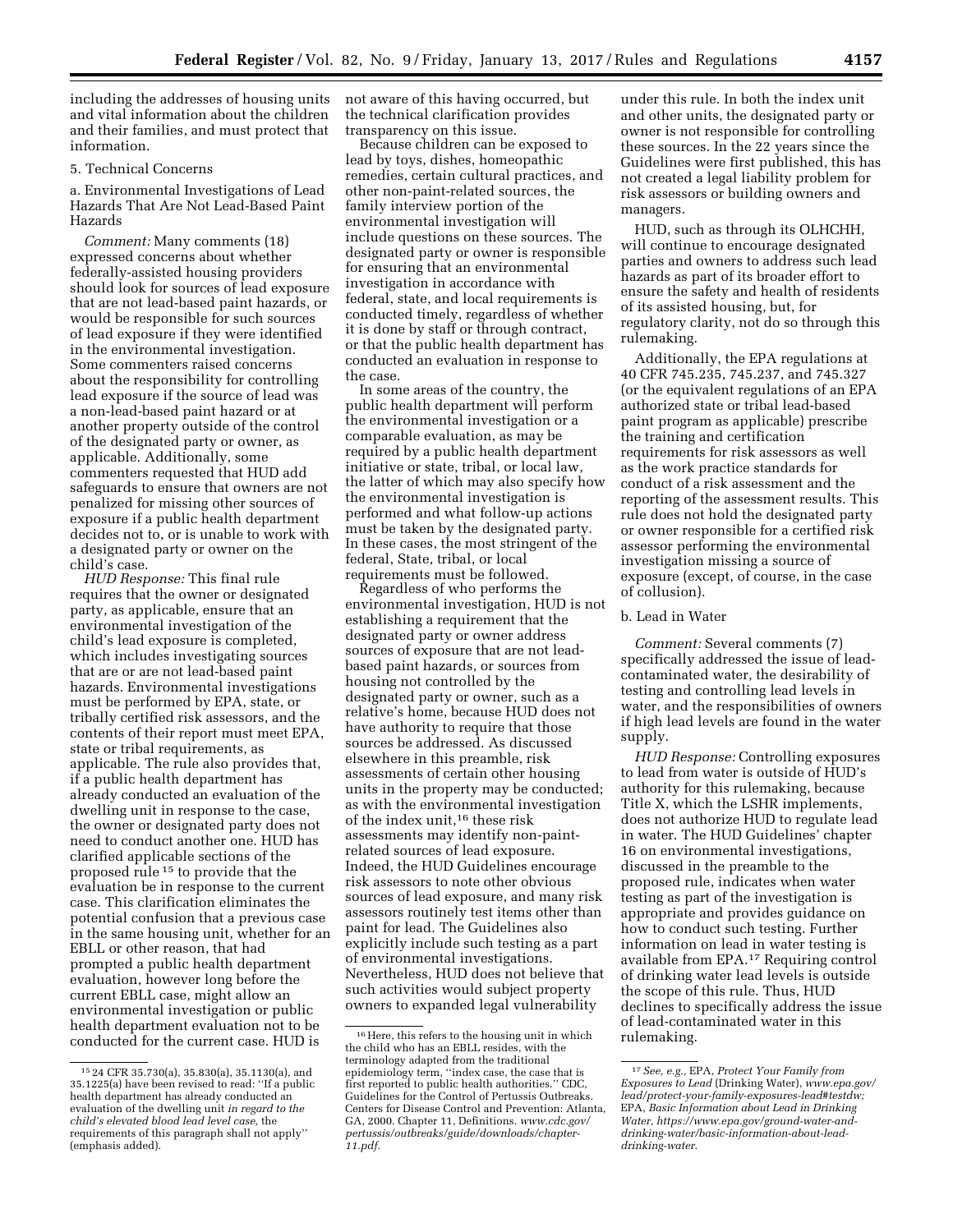c. Visual Assessment of Housing Units in the Tenant-Based Rental Assistance Program

*Comment:* Many commenters (28) claimed that the visual assessment protocol in the Housing Choice Voucher (HCV) Program, which provides tenantbased rental assistance, was insufficient to protect children from lead, and that a more rigorous assessment protocol was needed when children under age six (6) will be moving into a unit of target housing with the family receiving assistance through an HCV. Several commenters also recommended that evaluations should be conducted on every unit in a building, regardless of subsidy.

*HUD Response:* As noted in this preamble, the primary purpose of this rule is adopting the revised definition of ''elevated blood lead level'' in children under the age of six (6), and the response in cases of children with such a level who reside in federally-assisted target housing. Therefore, preoccupancy activities are outside the scope of this rule, as are activities in non-federally-assisted units.

*Comment:* Many commenters (20) addressed the need for assessment of other assisted units in the same property as that of a child under age six (6) with an EBLL in which a child under age six (6) resides or is expected to reside (''other units''), which is within the scope of this rule, as part of the response to the child with an EBLL. Most commenters (18) recommended that HUD strengthen the assessment in the units of other households receiving tenant-based rental assistance to a risk assessment, or, in the alternative, a lead hazard screen.18 Commenters noted both that the CDC strongly recommends a more stringent risk assessment, and that lead hazards do not discriminate among victims by the type of subsidy they receive.

*HUD Response:* Under this final rule, risk assessments will be required in other HUD-assisted units in which a child under age six (6) resides or is expected to reside, and the common areas servicing those units. HUD has always distinguished between preoccupancy and post-occupancy activities in assisted housing. Prior to this final rule, the LSHR distinguished between general, pre-occupancy activities in tenant-based rental assistance housing units and specific

responses to the identification of a child under age six (6) with an environmental intervention blood lead level (EIBLL) 19 who had a housing-related lead exposure. It did so by going beyond the visual assessment and paint stabilization requirement of preoccupancy activities to requiring risk assessments and interim controls for EIBLL cases.20 These measures are being extended by this final rule to the other housing choice voucher units in properties where children under age six (6) reside or are expected to reside.

HUD is basing this approach on the CDC guidance that other housing units should receive the same evaluation and controls as the index unit, while narrowing the application of that guidance by not requiring action where statutory authority clearly does not support HUD require action (*e.g.,* in unassisted units), and reducing the overall costs and increasing the effectiveness of the controls by requiring a risk assessment to identify with specificity the lead-based paint hazards in the other units before the controls are undertaken.

The increased burden on a landlord of a family receiving tenant-based rental assistance is expected to be modest, because a certified risk assessor will already be at the property to conduct the environmental investigation in the index unit, and the cost of the risk assessment will be borne by the designated party, *i.e.,* the public housing agency, or the HOME or HOPWA grantee, as applicable. Giving that risk assessor an expanded scope of work to conduct a risk assessment in other units will be an additional cost to the designated party, as will the cost to the owner for control of any lead-based paint hazards that would not have been detected by visual assessments conducted as part of the initial and periodic inspections of the units, but were detected by the risk assessment. These other units of an owner who has been properly implementing the required ongoing lead-based paint maintenance program are more likely not to have hazards and, if they are present, for them to be fewer in number and less extensive. This risk assessment, and the interim control of any leadbased paint hazards found will provide substantial additional protection to the other children under age six (6) residing or expected to reside in the property, and increased liability protection for the

owner as a result of the more comprehensive evaluation of the housing and resulting lead hazard control, in comparison to the otherwise routine use of the visual assessment and paint stabilization process.

Similarly to how HUD considered commenters' arguments related to other tenant-based rental assisted units and is responding by requiring risk assessments and interim controls for such units in this final rule—instead of visual assessment and paint stabilization, as proposed—HUD is applying the commenters' logic to housing receiving project-based assistance of up to \$5,000 per unit per year by requiring risk assessments and interim controls in this final rule, instead of visual assessment and paint stabilization, as proposed.

The Regulatory Impact Assessment has been revised accordingly and continues to show that the benefits of this regulation substantially outweigh the costs.

d. Sampling of Other Units in Large Properties

*Comment:* Two commenters inquired if the sampling protocols for larger properties (with over 20 housing units in properties built before 1960, or over 10 units in properties build between 1960–1977) in the existing HUD Guidelines' Chapter 7 would apply to buildings where a child under age six (6) has developed an EBLL, and the child's unit was found to have leadbased paint hazards, so that examinations of other housing units in the property were required.

*HUD Response:* As noted in the preamble to the proposed rule, the existing housing unit random sampling protocols for multi-family housing would apply, because, procedurally, they are not being amended by this rule, and substantively, because the statistical foundation for the protocols applies to the EBLL situation just as it does to lead-based paint inspections and risk assessments in general.

#### e. Interim Controls

*Comment:* Four commenters recommended that, for at least the types of housing affected under this rule, if not all housing under the LSHR, HUD require abatement, as opposed to mere interim controls, in a unit in which lead-based paint hazards (or, for a visual assessment, deteriorated painted surfaces) were found.

*HUD Response:* HUD is aware from its experience with its lead hazard control grant program that there can be a substantial cost difference between interim controls of lead-based paint

<sup>18</sup>The EPA's work practice standards for conducting lead hazard screens and lead risk assessments are provided at 40 CFR 745.227(c) and (d), respectively; both may be conducted only by a person certified by EPA or an EPA-authorized state or tribal lead-based activities program as a risk assessor.

<sup>19</sup>A confirmed concentration of lead in whole blood equal to or greater than 20 µg/dL (micrograms of lead per deciliter) for a single test or  $15-19 \mu g$ / dL in two tests taken at least 3 months apart, per 24 CFR 35.110.

<sup>20</sup>*See* 24 CFR 35.730(a).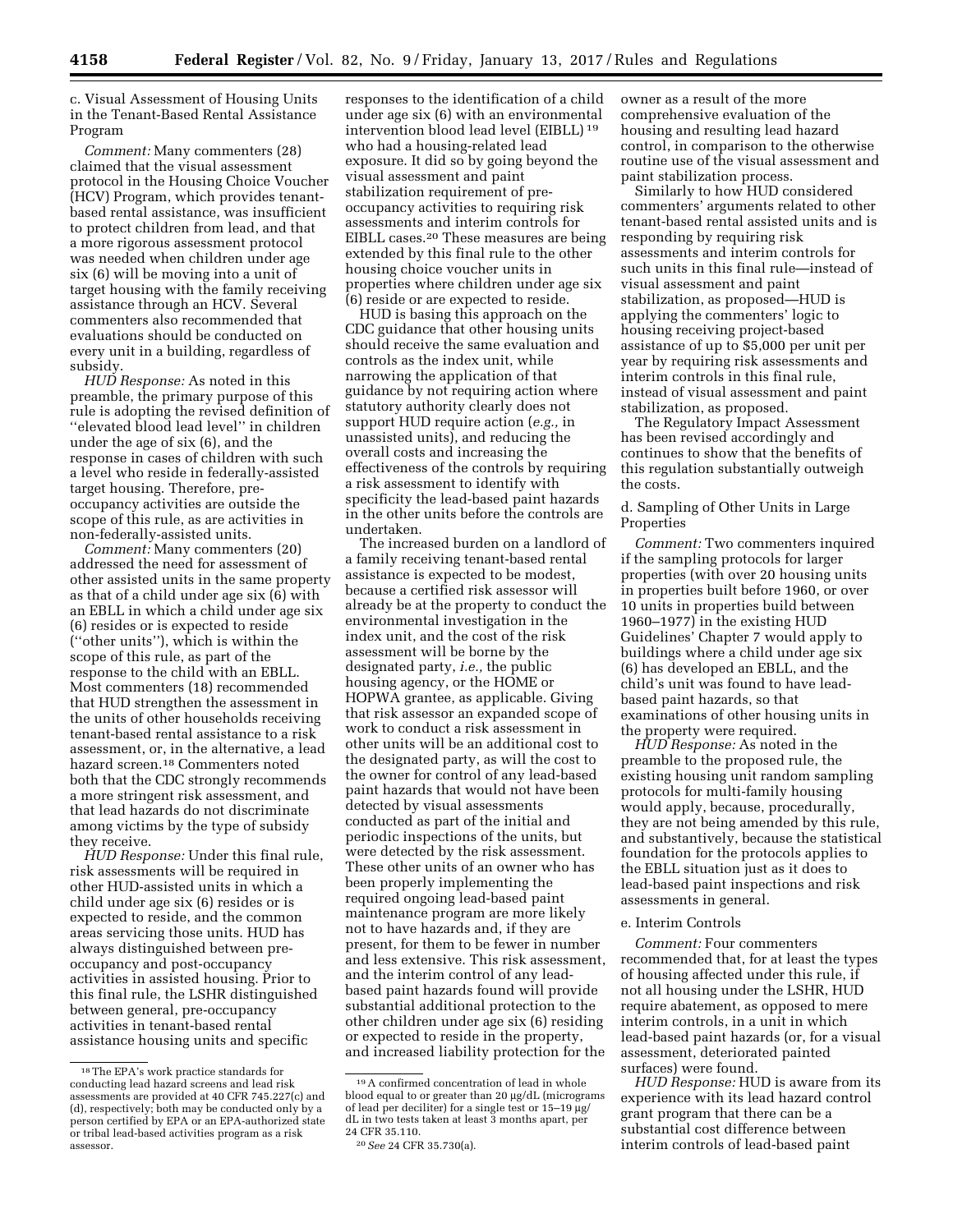hazards and abatement of them. As noted in the RIA for the proposed rule, the interim controls used under HUD's lead hazard control grant programs were found to be effective for at least 6 years following the intervention, with window replacement and lead hazard control effective after 12 years. Thus, even if an owner did not implement an ongoing lead-based paint management program after the interim control work (such a program is not required under the grants), the duration of the protection of the children's environment regarding lead in the housing would extend beyond the child's sixth birthday. If the owner did implement the management program, as the LSHR requires, the duration of the protection would be at least as long as the period found for protection resulting from work under the grants, and, HUD believes, longer.

HUD also notes that, as described above, the evaluation activity in the other assisted units with a child under age six (6) is being changed from a visual assessment, as proposed, to a risk assessment.

Therefore, HUD declines to modify the proposed rule. However, the designated party or owner may choose to require abatement in circumstances when they do not believe interim controls will sufficiently protect their resident children under age six (6).

f. Update the Standards for Lead Based Paint, Lead Based Paint Hazards and Various Lead Hazard Control Protocols

*Comment:* Eight commenters requested that HUD, either alone or in partnership with EPA, update various other lead regulations, standards and protocols.

*HUD Response:* Such changes are beyond the scope of this rulemaking. HUD will collaborate with EPA, as it considers any updates to revise those standards. In the interim, HUD will continue to use existing protocols, including paint-testing requirements,21 and lead-safe work practices requirements that were of specific interest to some commenters.

HUD declines a commenter's request to further define the responsibilities of particular owners of a building with multiple owners as related to notices of lead-based paint hazard evaluation and reduction, because its interest is in having the designated party provide

notices to occupants as required, not in establishing criteria for which of the ownership partners within the designated party, which is as a whole, responsible for complying with applicable requirements (*see* § 35.110), should carry out that responsibility. That is an internal matter for the partners to decide.

#### g. Pregnant Women Under the LSHR

*Comment:* Two commenters requested that HUD extend the protections of the LSHR in child-occupied units to units where a pregnant woman resides.

*HUD Response:* The LSHR has always defined units occupied by pregnant women as units where a child is expected to reside. The Title X and LSHR definitions of ''target housing'' encompass units where a child under age six (6) ''resides or is expected to reside,'' and, in the LSHR, HUD further clarified the phrase ''expected to reside'' to mean that ''there is actual knowledge that a child will reside in a dwelling unit . . . If a resident is known to be pregnant, there is actual knowledge that a child will reside in the dwelling unit.'' (*See,* § 35.110) That definition remains unchanged by the current rule.

#### h. Landlord Exemptions

*Comment:* Multiple commenters (16) made recommendations about the provisions that would exempt landlords in certain cases from performing additional risk assessments in their building once a child with an EBLL had been identified. Some of these commenters (5) felt the exemptions were too broad and would not sufficiently protect the other residents of a building that had exposed at least one child to a lead hazard. Most of these commenters (11) felt that the exemptions should be expanded, either for work done in the last 24 months, for work done while the same family occupied the unit, or until such time as the CDC updated its EBLL guidance, or if a unit is scheduled to undergo redevelopment.

*HUD Response:* HUD's rule provides that a lead risk assessment remains applicable for 12 months. HUD will continue to use this period (vs. the longer 24 months, or the indefinite period of a family's continued occupancy in a unit, for which there is no reason to believe that hazards would not form) in the exemption criteria for when the owner has documentation, ''throughout the 12 months preceding the date the owner received the environmental investigation report, of compliance with evaluation, notification, lead disclosure, ongoing lead-based paint maintenance, and lead-

based paint management requirements.'' Given that the LSHR requires retention of documentation of the owner's compliance with these operational LSHR requirements for the period when ongoing lead-based paint maintenance is required, and for at least 3 years beyond that period, the absence of such documentation for just the past 12 months allows for a reasonable inference that the owner has not complied with the operational requirements of the LSHR, so that a risk assessment is required in the other units. Thus, HUD declines to change this implementation period.

HUD also declines to exempt units that are scheduled for redevelopment. Redevelopment timelines are often uncertain by many months, and it would violate the intent of the LSHR to leave a child exposed to potential lead hazards for such an uncertain length of time. If preliminary work on the redevelopment is sufficiently far advanced that building occupant vacating and/or relocating is under way with completion of vacating and/or relocating and the start of construction both scheduled to be within 45 days (*i.e.,* the sum of the 15-day period for conducting the environmental investigation of the index child's unit and common areas servicing that unit and the 30-day period for conducting lead hazard control there) after the designated party was notified of a child under age six (6) with EBLL, the lead activities need not be conducted in one or more of the other assisted units with a child under age six (6) by that due date if the family in each of those unassessed or uncontrolled units is relocated within 15 days after the designated party received the environmental investigation report, with the lead safety of the family's destination housing meeting the criteria of the preface to § 35.1345(a)(2), and with the family continuing to receive housing assistance without interruption and having their relocation costs covered. Making the original housing lead safe is required by the LSHR (subparts H, J, and/or L, as applicable) to be part of the redevelopment.

At the same time, HUD understands that evaluating additional units poses a burden for owners, and there are some circumstances where documented past performance makes the possibility of future lead hazards substantially less likely. Therefore, HUD also declines to make the exemptions more stringent.

#### 6. Time Available To Complete Work

*Comment:* Multiple commenters (15) made recommendations about timelines for investigating lead hazards,

<sup>21</sup>*E.g.,* by requiring the paint testing before interim controls involving RRP work in assisted target housing covered by the LSHR be conducted by a certified lead-based paint inspector or risk assessor (24 CFR 35.110), versus a renovation contractor's using a spot-test kit (40 CFR 745.82(a)(2)).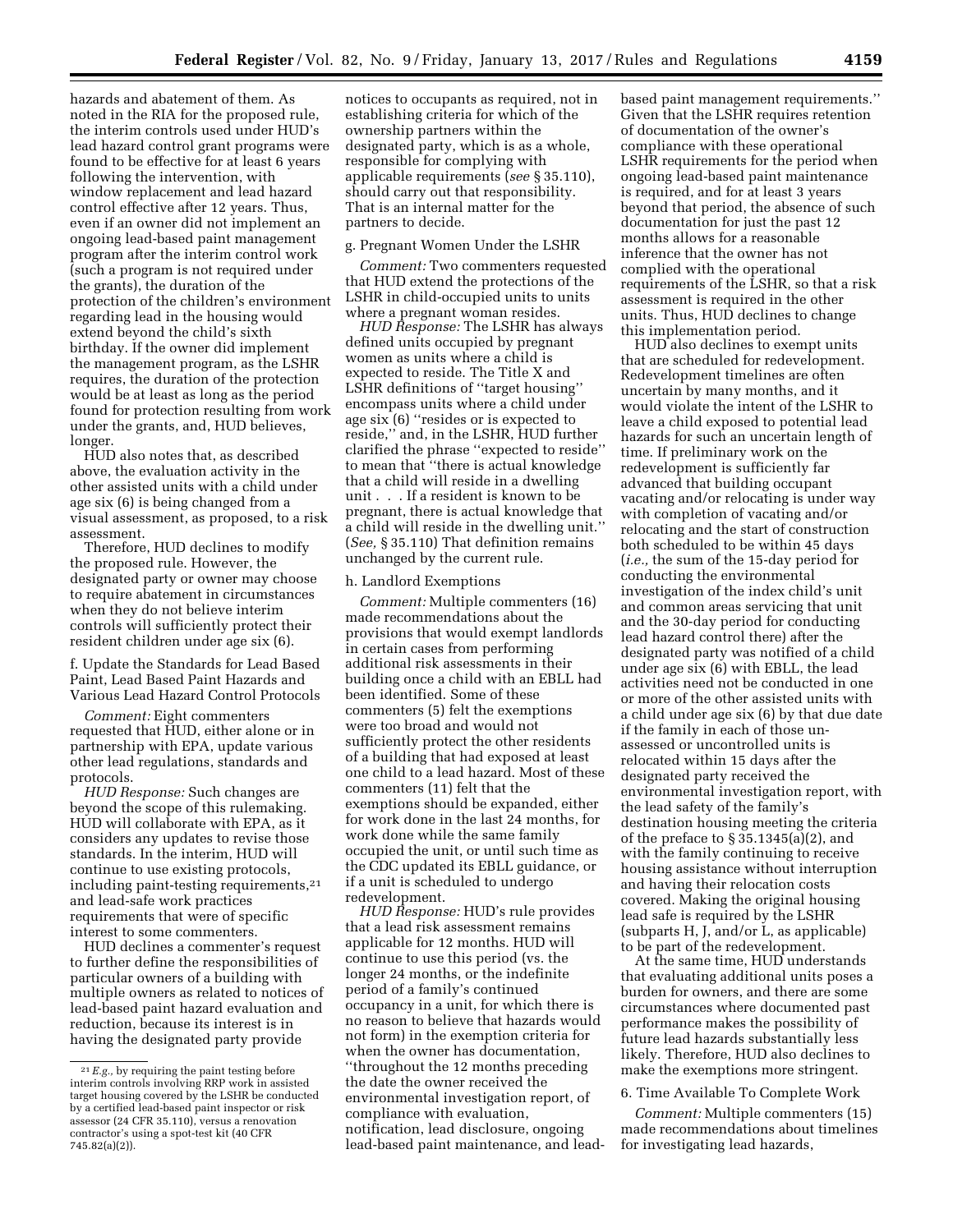completing hazard control work, and relocating families if necessary. Most of these commenters (11) felt that the timelines were aggressive and may be unrealistic for owners, particularly owners who operate under complex procurement rules, or owners in communities without adequate numbers of certified risk assessors, lead hazard control workers, and firms who employ them. Other commenters (4) felt that the timelines were too lax, and left families exposed to lead hazards in their home longer than necessary.

*HUD Response:* None of the commenters provided data on lead hazard control activity durations, temporary relocation costs, or the health effects of lead exposure for the number of days they recommended versus the number of days proposed to support their recommendations. Accordingly, HUD determined that it would retain the timelines in the currently codified LSHR, as proposed. If a designated party or owner believes they will be unable to meet the timelines in a specific circumstance, they should discuss their concerns with HUD when they report the EBLL.

HUD also declines to apply a business day schedule instead of a calendar day schedule to these evaluation and hazard control timelines. The primary victims of lead poisoning are children, who are most likely to be exposed to hazards in their home on non-business days, and many risk assessors and lead hazard control contractors are available to work on weekends for high priority projects, such as responding to the case of a child under age six (6) with an EBLL. With respect to providing notifications to HUD, for which the rule uses business day schedules, HUD will adopt the practice already used by HUD for hearings before hearing officers, that when the due date is a Saturday, Sunday, national holiday, or other day on which the relevant HUD office is closed, the due date is extended until the end of the next following business day. (*See,* 24 CFR 26.11(a).)

#### 7. Penalties for Noncompliance

*Comment:* Several commenters (11) recommended that this rule include enforcement remedies and civil money penalties for non-compliance.

*HUD Response:* The Lead Disclosure Rule, also issued under Title X, allows for violators to be subject to civil money penalties. (*See,* 24 CFR 35.96, implementing 42 U.S.C. 4852d(b)(1).) In contrast, as the preamble to the original LSHR states (at 64 FR 50168), ''The Lead-Based Paint Poisoning Prevention Act does not provide any independent enforcement provisions. Remedies will

vary based on which [assistance] program's requirements have been violated.'' For example, a designated party or owner not in compliance with the LSHR, including this rule, may be considered in default of its regulatory agreement or annual contributions contract, as applicable, with the Department. Noncompliance may also result in the designated party or owner being debarred from receiving assistance from the Department or denied future participation in HUD or federal programs. A designated party or owner in noncompliance may be forced to surrender grant funds, or may be otherwise subject to civil money penalties or other sanctions. HUD plans to enhance its monitoring for LSHR compliance, but does not have the authority to create penalties under this rule or the currently codified LSHR.

#### 8. Future Changes in CDC Recommendations

*Comment:* Multiple commenters (20) recommended keeping the LSHR synchronized with expected future CDC guidance that may further change the blood lead level that triggers an investigation. A majority (10) of these commenters recommended that future updates to CDC guidance automatically cause HUD's guidance to change. The remainder recommended variations on using CDC's current definition, including allowing the level to decrease, but not increase; creating local levels based on the data from a given geography; changing the terminology from CDC's current usage; or simply waiting for the CDC to update their guidance again before amending the LSHR.

*HUD Response:* The purpose of this rulemaking is to bring HUD's requirements into alignment with CDC guidance in regard to environmental investigations for cases of elevated blood lead levels in children under age six (6), while placing the minimum necessary burden on assisted property owners and other designated parties. To do so, while also maximizing the effectiveness of environmental investigations and remedial actions taken as a result of those investigations, HUD proposed that the EBLL under this rule would be a confirmed blood lead level at least that for which U.S. Department of Health and Human Services recommends that an environmental intervention be conducted. This level may be the CDC's reference range value, as it is at the publication of this rule, or it could be higher, if CDC found recommending environmental interventions to be appropriate only at a higher level than

the reference range value. Accordingly, HUD declines to apply any of the recommended variations.

To respect the potential burden placed on assisted property owners before adjusting its EBLL standard in the LSHR, and to provide transparency in its decision-making, HUD will provide for public notice and comment as described in the proposed rule so that potentially affected parties, including designated parties, their property management firms, risk assessment firms, renovation firms, and tenants, and advocates for all of these parties will have the opportunity to provide comments on proposed EBLL changes. Therefore, HUD declines to modify the proposed process for revising the blood lead level in children under age six (6).

## 9. Timing of Implementation

*Comment:* Half of the commenters (29) addressed the issue of the rule's effective date or implementation date. Of these, some recommended a longer implementation time to adequately prepare, and some recommended a shorter implementation time to begin increasing the protection of children's health more rapidly. A few commenters felt that the initially proposed 6 months was appropriate.

*HUD Response:* HUD is mindful of the need to update policies and procedures for planning purposes, and that, as one commenter noted, ''it is doubly important that the rule is implemented in such a way that Housing Authorities will be able to comply.'' That commenter, and others, noted that CDC has not yet revised its 2012 reference range value, and recommended waiting until some period after CDC's update. HUD believes it likely that CDC will issue its update in 2017, but it does not want to delay for an indeterminate period the additional protections for children with blood lead levels in the range between the currently codified LSHR's EIBLL threshold and this rule's proposed EBLL threshold. Therefore, HUD cannot agree with either the majority or minority of commenters and declines to implement the rule faster than 6 months, nor after a longer period. Instead, the compliance date of the rule will be 6 months from publication, as proposed.

#### 10. Other Issues

a. Low Income Communities, Communities of Color, and Affirmatively Furthering Fair Housing

*Comment:* Five commenters requested that HUD consider that lead poisoning occurs more frequently in low-income communities and communities of color,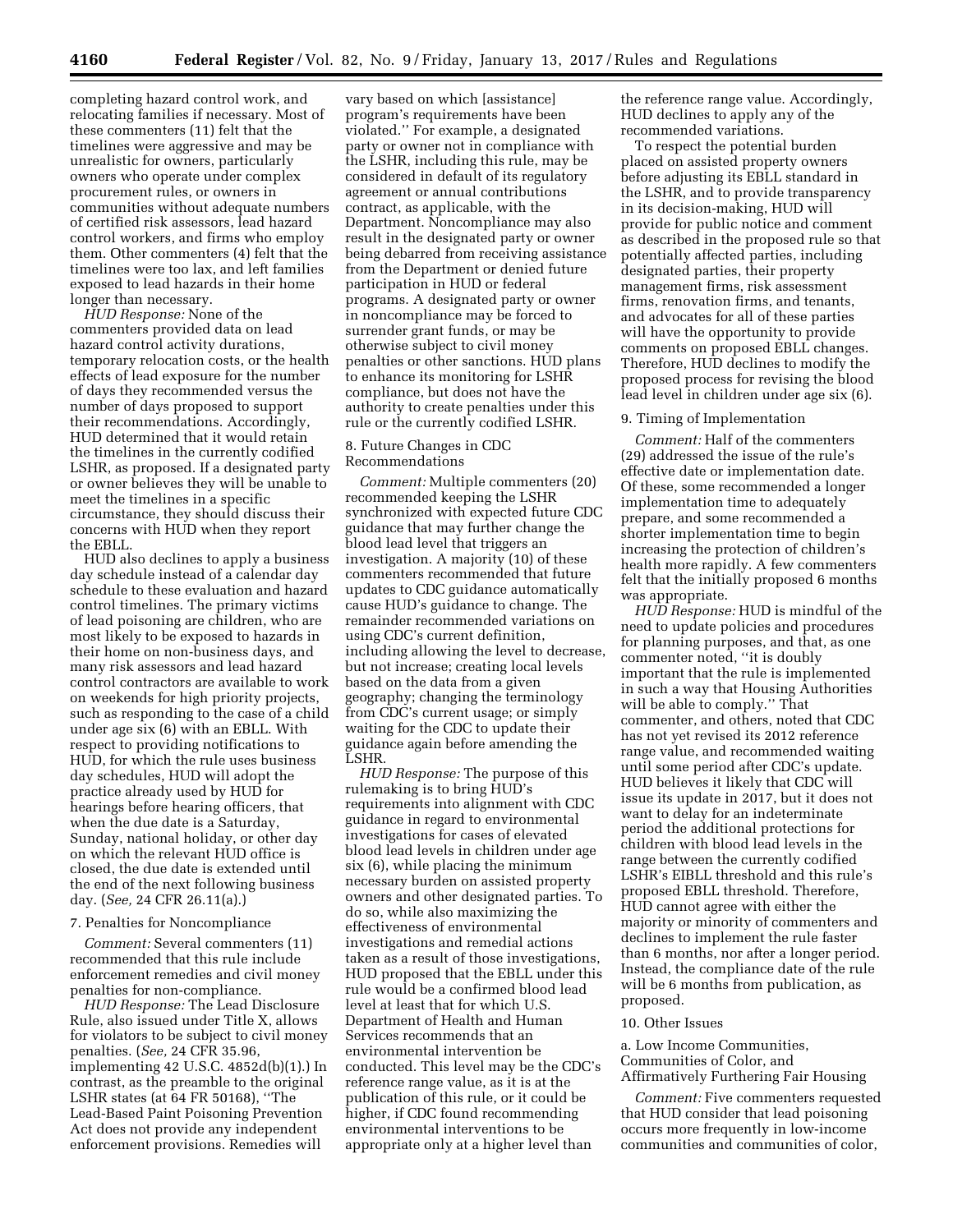and that, furthermore, this may have implications under its fair housing rules.

*HUD Response:* HUD agrees that research clearly shows higher incidence of EBLLs in low-income communities and in communities of color.22 However, the fair housing implications of this information are governed by fair housing statutes and regulations, and are therefore beyond the scope of this rulemaking; this rule needs to be issued with nationwide applicability. Nevertheless, such comments will be considered as HUD develops future outreach and enforcement strategies for implementing this rule.

## b. EPA's Renovation, Repair, and Painting Rule

*Comment:* Five commenters recommended clarifying and making more explicit the relationship between the LSHR and the EPA's Renovation, Repair and Painting Rule (RRP Rule, 40 CFR part 745, especially subparts E and Q; implementing 15 U.S.C. 2682(c), Renovation and remodeling).

*HUD Response:* The original LSHR predated the RRP Rule, and therefore could not reference it explicitly. The RRP Rule defines ''renovation'' broadly in the context of lead-based paint, saying in essence that the term ''means the modification of any existing structure, or portion thereof, that results in the disturbance of painted surfaces, unless that activity is performed as part of an abatement . . . [but not] minor repair and maintenance activities,'' (40 CFR 745.83) where ''abatement'' and ''minor repair and maintenance activities'' are defined for purposes of that rule at 40 CFR 745.223 and 745.83, respectively. Accordingly, most of the lead-based paint hazard reduction activities to be conducted as a result of the environmental investigation of the index unit and the risk assessment in other units, will be renovations covered by the RRP Rule, and must be conducted by contractors and individual renovators who are certified renovation firms or certified renovators. The relationship between this rule and the RRP Rule needs to be made explicit for the sake of transparency; doing so will have the additional benefit of making the other portions of the LSHR that require the use of certified renovation firms and certified renovators more transparent. Because

this requirement has been operationally in effect for the LSHR since the RRP Rule went into full effect, clarifying this creates no change in the burden or benefits of implementing the LSHR.

Accordingly, the relationship between the RRP rule and the LSHR is being made explicit through this rulemaking.

First, for the sake of transparency, HUD is adding ''renovation'' to the list of ''activities'' within the scope of the definition of ''certified'' in 24 CFR 35.110, along with the current listing of ''risk assessment, lead-based paint inspection, or abatement supervision.'' HUD notes that the scope of activities in its definition of ''certified'' is broader than EPA's scope of ''Lead-based paint activities,'' which they define at 40 CFR 745.223, because HUD's definition uses the unmodified term ''activities'' and includes, in the definition, the phrase ''such as'' the listed activities of ''risk assessment, lead-based paint inspection, or abatement supervision,'' while the EPA definition is limited to the specific listed activities of ''inspection, risk assessment, and abatement.'' Because HUD's definition is broader, this clarification in the definition will have no effect on the operations of HUD, owners, contractors or employees.

Second, the current LSHR language on interim controls training requirements in  $\S 35.1330(a)(4)(iii)$ , which allowed for approval of certain lead-safe work practices courses by HUD after consultation with the EPA, will be replaced with wording that recognizes renovator courses accredited under the EPA's or by an EPAauthorized state or tribe's renovation program.

HUD also notes that ''abatement'' of lead-based paint or lead-based paint hazards as defined by EPA at 40 CFR 745.223, and by HUD in the LSHR at 24 CFR 35.110, may be conducted under the LSHR when interim controls are required, because the LSHR already allows conducting additional lead-based paint hazard evaluation or reduction beyond the minimum under the rule. Abatements must be conducted, in accordance with the work practice standards developed by EPA at 40 CFR 745.227(e) or by an EPA authorized state or tribal lead-based paint activities program by certified abatement supervisors and certified abatement workers. HUD encourages the use of abatement as a permanent (at least 20 year-long, or eternally, in the case of paint removal abatement) method of addressing exposures from lead-based paint, dust, and soil in a home, particularly where it may be costeffective, such as during a major rehabilitation (*e.g.,* a ''gut rehab'').

## c. Other Partnerships

*Comment:* Five commenters suggested partnerships, or approaches to partnerships that would aid in the implementation of the LSHR.

*HUD Response:* HUD welcomes these suggestions and fully expects to engage in numerous partnerships to fully implement the LSHR and protect America's children from lead poisoning. However, codifying these partnerships in regulation is unnecessary, so HUD declines to do so.

d. Other Sections of the LSHR Not Amended

*Comment:* Two commenters recommended that HUD amend the LSHR's subparts C (Disposition of Residential Property Owned by a Federal Agency Other Than HUD), E (which had been proposed in the original LSHR to cover Single Family Insured Property,23 but was reserved in the final LSHR rulemaking, with 24 CFR part 200, subpart O, being revised at that time) and F (HUD-Owned Single Family Property).

*HUD Response:* HUD appreciates these suggestions and, while noting that they are outside of the scope of the current rulemaking, will consider future rulemaking to amend these subparts.

e. Accessibility of Inspection Reports

*Comment:* One commenter recommended protecting a renter's ability to access inspection reports.

*HUD Response:* This issue is governed by the Lead Disclosure Rule (24 CFR part 35, subpart A) and is therefore outside the scope of this rule.

f. Uniform Physical Condition Standards for the Voucher Program (UPCS–V) Demonstration

*Comment:* One commenter requested clarifying language on the relationship between the LSHR and the UPCS–V pilot program.

*HUD Response:* As noted on HUD's Web site (*[http://portal.hud.gov/](http://portal.hud.gov/hudportal/HUD?src=/program_offices/public_indian_housing/reac/oed/upcs-v)  [hudportal/HUD?src=/program](http://portal.hud.gov/hudportal/HUD?src=/program_offices/public_indian_housing/reac/oed/upcs-v)*\_*offices/ public*\_*indian*\_*housing/reac/oed/upcs[v](http://portal.hud.gov/hudportal/HUD?src=/program_offices/public_indian_housing/reac/oed/upcs-v)*)*,* to help improve tenant safety and HUD's oversight of the HCV program, HUD is introducing the UPCS–V inspection protocol with new measures to enhance the consistency and objectivity of the inspection process, and provide more information about the condition of individual housing units. The UPCS–V Demonstration is HUD's formal mechanism to test the protocol with up to 250 public housing agencies

<sup>22</sup>See, *e.g.,* CDC, *Lead: Prevention Tips, [http://](http://www.cdc.gov/nceh/lead/tips.htm) [www.cdc.gov/nceh/lead/tips.htm;](http://www.cdc.gov/nceh/lead/tips.htm)* CDC, *Recommendations for Blood Lead Screening of Medicaid-Eligible Children Aged 1–5 Years: an Updated Approach to Targeting a Group at High Risk* (Aug. 2009), *available at [http://www.cdc.gov/](http://www.cdc.gov/mmwr/preview/mmwrhtml/rr5809a1.htm)  [mmwr/preview/mmwrhtml/rr5809a1.htm.](http://www.cdc.gov/mmwr/preview/mmwrhtml/rr5809a1.htm)* 

<sup>23</sup>Proposed 24 CFR part 36, subpart E; 61 FR 29170–29232, at 29210 (*see also* 29180), June 7, 1996.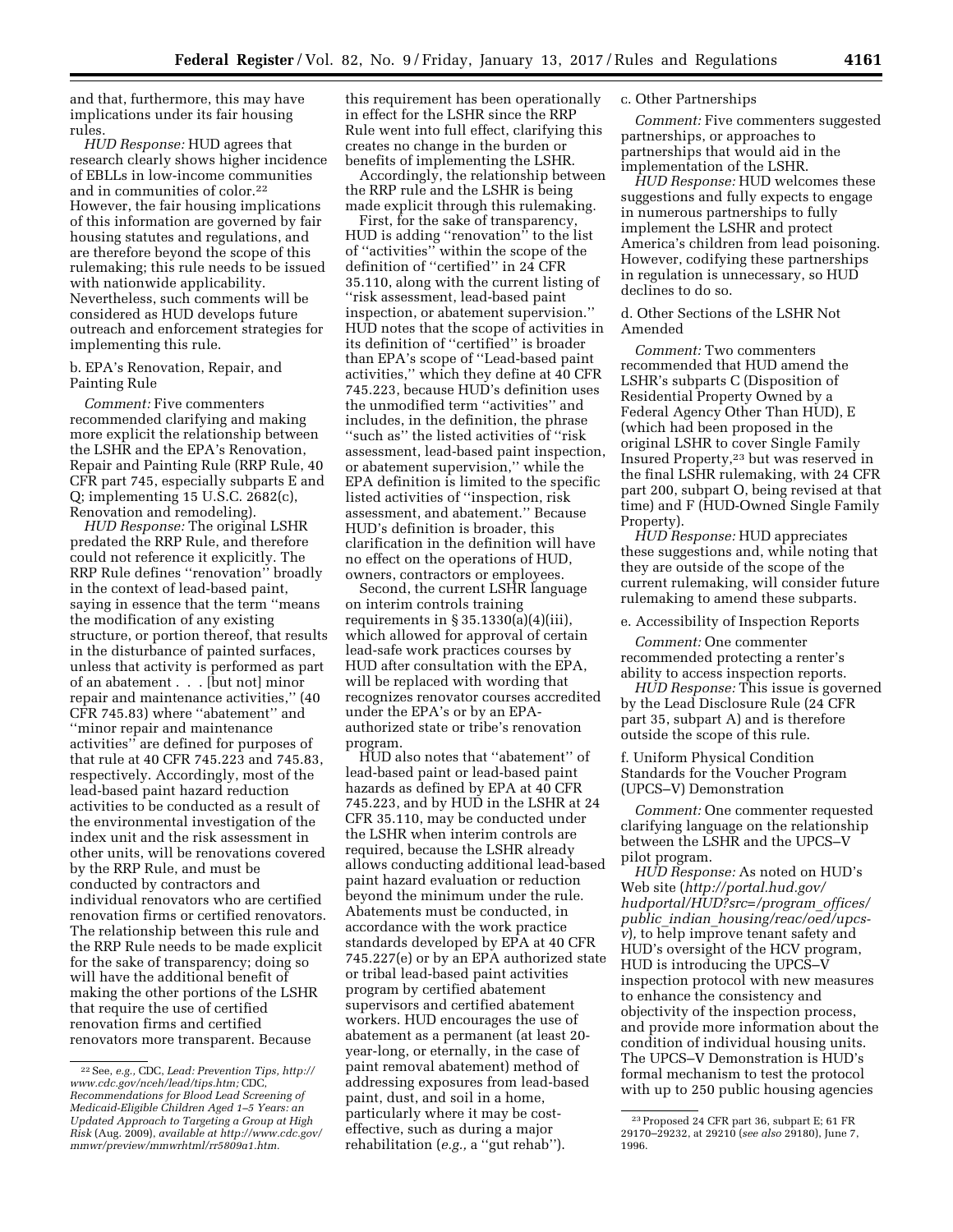# (*[www.regulations.gov/](http://www.regulations.gov/document?D=HUD-2016-0044-0001)*

*[document?D=HUD-2016-0044-0001](http://www.regulations.gov/document?D=HUD-2016-0044-0001)*). Participation in the UPCS–V pilot program does not affect whether or how a housing unit or property is covered under the LSHR or this rule amending the LSHR, nor an owner's or designated party's responsibilities under the LSHR. Questions on specific interactions between the LSHR and the UPCS–V pilot, such as one commenter's question, ''If a PHA does not complete the hazard reduction on a voucher unit, would that dwelling be in violation of UPCS–V?'', are outside the scope of this rulemaking, and should be directed to HUD's Office of Public and Indian Housing.

#### g. Liability Safeguards

*Comment:* One commenter expressed concern that because of the lapse in time between CDC issuing guidance and HUD issuing a proposed rule on EBLLs, tenants of HUD-assisted housing may decide to take legal action against PHAs once they learn that the PHA was not in compliance with CDC guidelines. The commenter requested that the LSHR include, ''Safeguards that protect PHAs from any litigious behavior that may result from HUD's delayed rulemaking process.''

*HUD Response:* HUD cannot speculate on the merits or costs of any potential litigation, nor to address PHAs' compliance with other federal agencies' guidance, as both are outside the scope of this rulemaking.

h. Determining the Responsible Party

*Comment:* One commenter requested that, ''HUD clarify that there is a single responsible party in areas of the proposed rule where there is an option for one of two entities to assume responsibility. As currently written, sections of the rule would assign responsibility to either the PHA (the designated party) or the property owner.''

*HUD Response:* As defined by the LSHR, a designated party is an entity responsible for complying with applicable requirements of the rule.

This commenter does not identify which LSHR subparts are of concern to it, but an examination of subpart H, L, and M, with which public housing agencies may be involved, shows that subparts H and L each specify only one such entity; so the concern must be for subpart M (Tenant-Based Rental Assistance). Within that subpart, §§ 35.1200(b)(2) through (6) identify the designated party for the assistance programs covered by each of those regulatory paragraphs. In the example of the HCV program, paragraph (2) has

identified the public housing agency as the designated party, with responsibilities under certain provisions of that subpart (*e.g.,* engaging an inspector on its behalf to conduct the pre-occupancy visual assessment (*see,*  § 35.1215(a)(1))) and the owner has had certain responsibilities under other provisions of that subpart (*e.g.,*  stabilizing the deteriorated paint surfaces identified by the visual assessment (*see,* § 35.1215(b))). Regarding EBLL cases under the HCV program, this rule as proposed and made final here uses the same approach: The designated party, *i.e.,* the PHA, is responsible for the environmental investigation and, if needed, verification of the case (*see,* §§ 35.1225(a) and (b)), while the owner is, for the lead-based paint hazard reduction (*see,*  § 35.1225(c)).

Similarly, in the example of tenantbased rental assistance under the HOME Investment Partnerships Program (HOME) (*see,* § 92.209), under which HUD's Office of Community Planning and Development (CPD) awards grants to state and local governments (''participating jurisdictions'') that provide rental assistance to households and contract with owners of the units they rent, the designated party for the unit occupied by a household receiving tenant-based rental assistance is the participating jurisdiction, or if the tenant-based rental assistance program is administered by a subrecipient, that entity.

Also, the Housing Opportunities for Persons with AIDS (HOPWA) Program provides tenant-based rental assistance to households as an eligible activity (*see,* § 574.300(b)(5)). HUD's CPD office awards HOPWA entitlement formula grant funds to state and local government grantees (''eligible states and qualifying cities'') and HOPWA competitive grant funds to state, local government and non-profit grantees. In this example, if a grantee provides rental assistance to households and contracts directly with owners of the units they rent, the designated party for a unit in which the assisted household occupies is the grantee. In another example, if the tenant-based rental assistance program is administered by a project sponsor, the designated party for a unit in which the assisted household occupies is the project sponsor.

## i. Ongoing Lead-Based Paint Maintenance Program

*Comment:* One commenter recommended that the written notice provided to each dwelling unit asking occupants to report deteriorated paint and, if applicable, failure of

encapsulation or enclosure, along with contact information, be provided to each individual tenant (*see,* § 35.1355(a)(7)). The same commenter recommended adding ''and reporting deteriorated paint'' to the heading of § 35.130, Lead hazard information pamphlet, because the reporting notification required by § 35.1355(a)(7) as discussed above, goes to the recipients of the lead hazard information pamphlet provided under § 35.130. The same commenter suggested adding a paragraph (8) to § 35.1355(a), to require that each property covered by the ongoing leadbased paint maintenance requirement must have a written maintenance plan on how to address lead-based activities and who will be able to conduct the activities.

*HUD Response:* As to the first suggestion, typical notification practice is to provide one notification on a housing operations topic to the dwelling unit, rather than multiple copies for each adult in the unit. HUD will consider the effectiveness and burden of a change for this notification as it develops future rulemaking. As to the second suggestion, while § 35.130 pertains to providing a pamphlet rather than property-specific information, this comment raises the idea of having the Lead Disclosure Rule disclosure form, for at least housing covered by the LSHR, include a confirmation that the reporting notification was provided. HUD will consider the feasibility of such an addition in its implementation of the LSHR.

As to the third suggestion, this would implement the HUD Guidelines Chapter 6, Ongoing Lead-Based Paint Maintenance, Step-by-Step Summary, item 1, that ''owners should develop a written program [regarding] lead-safe maintenance that apply to each pre-1978 property and should assign responsibilities,'' and similarly at unit III.B, Assignment of Responsibilities, of that chapter. HUD will consider this suggestion in further rulemaking.

#### j. Technical Corrections

*Comment:* One commenter noted that the grammar of subpart D might be incorrect.

*HUD Response:* The commenter's insight was accurate, and a technical correction is necessary. The second sentence of proposed § 35.325, Child with an elevated blood lead level, paragraph (b), begins by stating that, ''The risk assessments would be conducted within'' a certain period, while the other requirements of the paragraph are specified by using ''shall'' instead of the conditional ''would;'' in addition, ''shall'' is used in the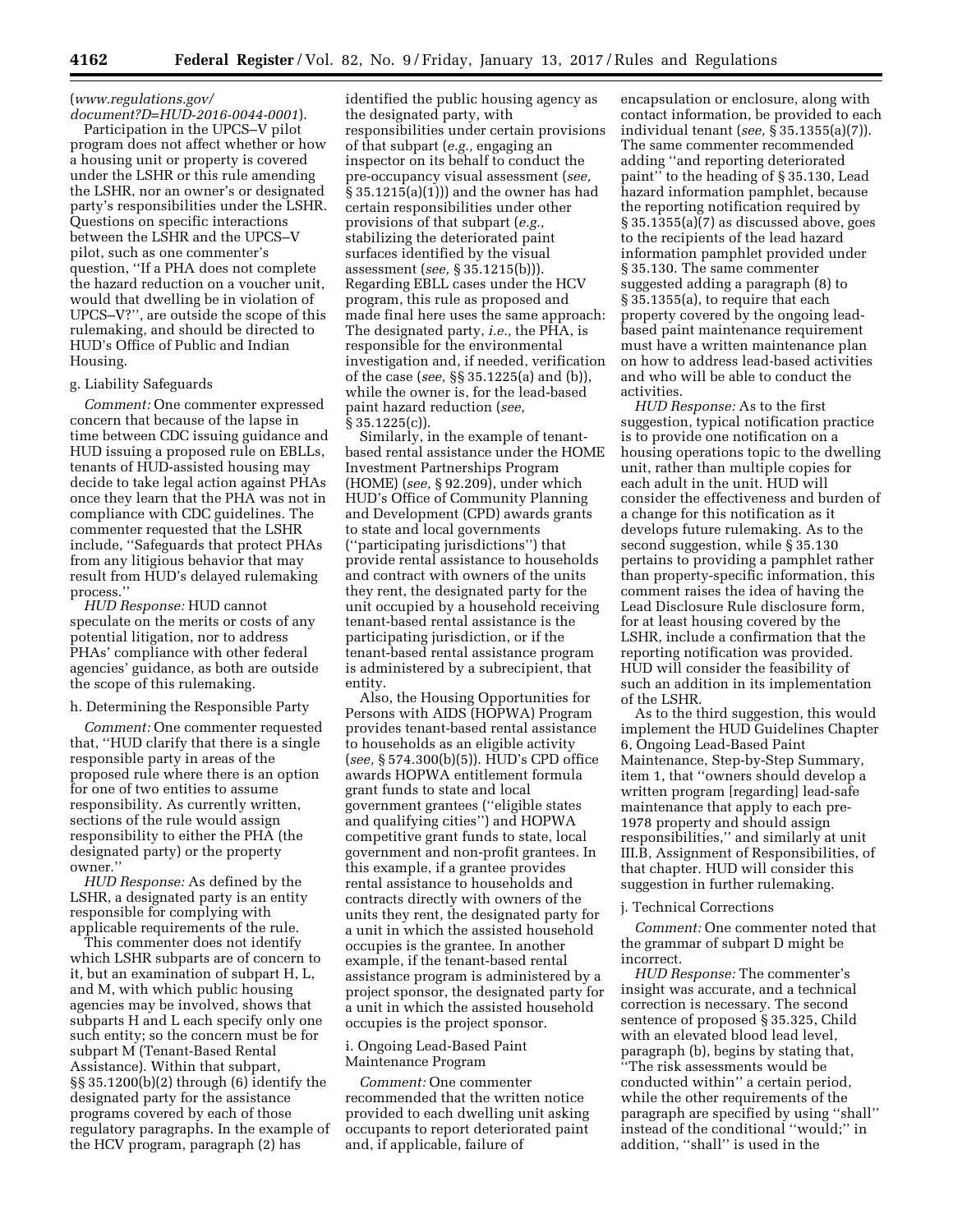corresponding provisions of other sections. HUD is replacing ''would'' in this instance with ''shall.''

*Comment:* One commenter noted that § 35.155 implies that occupants would conduct lead-based paint hazard evaluation or reduction, a requirement which would not be supported by Title X.

*HUD Response:* HUD is also making a technical correction to § 35.155 by changing both instances of ''designated party or occupant'' to ''designated party or owner,'' to correct the language regarding who may be required to conduct additional lead-based paint hazard evaluation or reduction beyond the minimum under the LSHR. While occupants are mentioned in the LSHR many times, the LSHR does not establish any requirements for them to conduct lead-based paint hazard evaluations or reductions. (An assistedproperty owner who resides in one of the units of a property covered by the LSHR is subject to that rule's requirements as the owner, not as an occupant.) This correction is particularly timely because of the requirements being amended by this rule for owners who are not designated parties.

## *C. Public Comments in Response to HUD's Questions*

HUD is particularly grateful for the comments responding to specific questions:

*1. To facilitate effective HUD monitoring of responses to a case of an elevated blood lead level, the proposed rule would have designated parties provide documentation to HUD that the response actions have been conducted in the child's unit and in all other assisted units with a child under age six (6), or if there are such other units, that the designated party has been complying with the LSHR for the past 12 months, and need not evaluate those other units.* 

*a. Is this approach sufficient for HUD to effectively monitor response actions in these cases, and why? Are there areas in which reporting and oversight could be strengthened?* 

*b. Can the approach to monitoring response actions in these cases be streamlined while maintaining its effectiveness, and if so, how?* 

*Comment:* Many commenters provided input regarding the information that needed to be shared to effectively monitor the responses to a case of an elevated blood lead level.

*HUD Response:* Commenters took a wide variety of positions, which are primarily summarized under comments section III.B.4 of this preamble entitled,

Coordination Between the Involved Parties. The sub-issue of when a designated party need not evaluate other units was discussed in comments and responses in section III.B.6 of this preamble entitled, Landlord Exemptions.

2. *Regarding the definition of elevated blood lead level in the proposed rule, is the definition appropriately protective of the health of children in assisted housing covered by the rule? Too protective? Not protective enough? Why?* 

*Comment:* Commenters were nearly unanimous in expressing their support for aligning HUD's regulations with the current definition of elevated blood lead level from the CDC. Commenters did have concerns that the LSHR as proposed was not protective enough, as discussed in comments and responses provided in section III.B.1, Primary Prevention, and section III.B.5, Technical Concerns. No commenters felt that the rule was too protective of America's children, however, some commenters worried that they would not have sufficient resources available to meet their obligations under the rule.

*HUD Response:* HUD responds to these concerns in section III.B.2, Resources Available.

3. *Regarding the set of types of housing assistance covered by the proposed rule (i.e., in the covered subparts D, H, I, L, and M), is this set appropriately protective of the health of children in assisted housing?* 

*a. If it is too protective, why, and which types of housing assistance should be removed from the proposed rule?* 

*b. If it is not protective enough, why, which additional type or types of housing assistance should be included, and how would sufficient resources be provided to ensure implementation and monitoring of the rule in that additional assisted housing?* 

*Comment:* No commenters felt that certain types of housing assistance should be removed from the proposed rule, although several commenters recommended that Public Housing's history of superior performance entitled it to a lower standard of monitoring. (As discussed in commenting subsection 1, Primary Prevention, the study did not have the capacity to address the performance of particular housing assistance programs.) A few commenters felt that additional HUD programs should be included in the rule.

*HUD Response:* HUD response to these comments are provided in section III.B.11.d of this preamble entitled, Other Sections of the LSHR Not Amended.

*Comment:* Two commenters also suggested the LSHR should be extended to the Low-Income Housing Credit program administered by the United States Treasury.

*HUD Response:* According to the Low Income Housing Credit regulations, 26 CFR 1.42–5(d), the state allocating agency may opt to use HUD's Uniform Physical Condition Standards as the compliance standard, in which case the LSHR applies.

*4. If interim controls or abatement in a housing unit takes longer than 5 calendar days, or if other occupant protection requirements of 24 CFR 35.1345(a)(2) are not met, the occupants of the unit shall be temporarily relocated before and during lead-based paint hazard reduction activities.* 

*a. HUD is seeking data on the fraction of lead hazard control activities that take longer than 5 calendar days, including the type of activity (e.g., interim control or abatement; the hazard control method used (e.g., if abatement, component removal, paint stripping, enclosure, encapsulation, etc.), the extent of the work, the reason that the activities cannot be completed within 5 calendar days, whether the housing is a single family, duplex, triplex, quad, or multifamily housing, whether it is located in an urban, suburban, or rural area, whether the EPA has authorized the state to administer the applicable lead certification program (i.e., renovation or abatement), and other factors that are causing temporary relocation to be required under the rule.* 

*b. HUD is seeking information on the costs of temporary relocation, on a per day basis (average amount or dayspecific amounts, as is available), including breakouts of expenses for such categories as lodging, transportation, meals, and incidental expense amounts, if the information is available that way, or as lump sum perday or per relocation period amounts.* 

*Comment:* HUD did not receive any data (let alone data supported by robust quality assurance) on either the time work took, or the costs of relocation. A few anecdotal comments were provided, *e.g.,* that it can be hard to find good lead professionals and contractors in rural portions of the country, and that the costs of temporary stays in Manhattan can be quite high.

*HUD Response:* In the absence of actionable data, HUD left the current standards unchanged. As HUD stated in responding to comments in subsection 2, Resources Available, of this preamble, HUD is encouraging designated parties and owners in remote rural areas to contact HUD if they encounter difficulty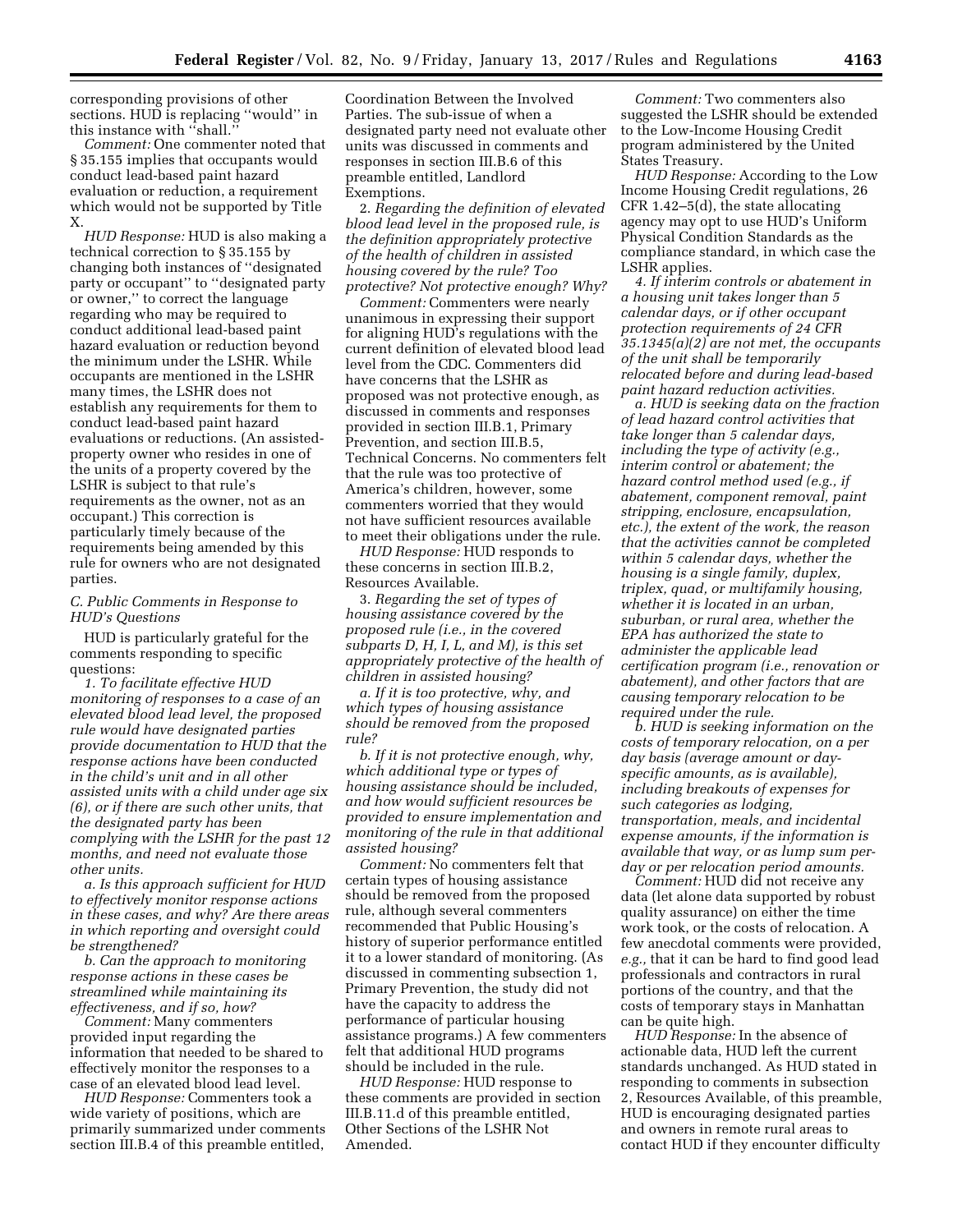in finding lead professionals and contractors, to see if the Department can help find them, and will keep these comments in mind as it implements this rule.

## **III. Findings and Certifications**

## *A. Regulatory Review—Executive Orders 12866 and 13563*

Under Executive Order 12866 (Regulatory Planning and Review), a determination must be made whether a regulatory action is significant and, therefore, subject to review by the Office of Management and Budget (OMB) in accordance with the requirements of the order. Executive Order 13563 (Improving Regulations and Regulatory Review) directs executive agencies to analyze regulations that are ''outmoded, ineffective, insufficient, or excessively burdensome, and to modify, streamline, expand, or repeal them in accordance with what has been learned. Executive Order 13563 also directs that, where relevant, feasible, and consistent with regulatory objectives, and to the extent permitted by law, agencies are to identify and consider regulatory approaches that reduce burdens and maintain flexibility and freedom of choice for the public. OMB reviewed this final rule under Executive Order 12866 (entitled ''Regulatory Planning and Review''). This rule was determined to be a ''significant regulatory action,'' (but not economically significant) as defined in 3(f) of the order. The docket file is available for public inspection electronically at Federal eRulemaking Portal at *<http://www.regulations.gov>*  under the title and docket number of this rule, HUD–2016–0096.

#### *B. Regulatory Impact Assessment*

HUD is publishing, concurrently with this final rule, its final Regulatory Impact Analysis (RIA) that examines the costs and benefits of the final regulatory action in conjunction with this final rule, organized into three sections: Cost-Benefit Analysis; Sensitivity Analysis; and Economic Impacts. The RIA is available on-line at: *[http://](http://www.regulations.gov) [www.regulations.gov.](http://www.regulations.gov)* The major findings in the RIA are presented in this summary.

The analysis of net benefits reflects costs and benefits associated with the first year of hazard evaluation and reduction activities under the final rule. These costs and benefits, however, include the present value of future costs and benefits associated with first year lead-based paint hazard reduction activities. Similarly, the benefits of first year activities include the present value of lifetime earnings benefits for children living in the affected unit during that first year, and for children living in that unit during the second and subsequent years after lead-based paint hazard reduction activities.

In regard to the discount rate used for this regulatory analysis, HUD is using both the 3 percent, and the 7 percent discount rates in accordance with OMB guidance in OMB Circulars A–4, Regulatory Analysis (*[https://](https://www.whitehouse.gov/omb/circulars_a004_a-4/) [www.whitehouse.gov/omb/circulars](https://www.whitehouse.gov/omb/circulars_a004_a-4/)*\_ *[a004](https://www.whitehouse.gov/omb/circulars_a004_a-4/)*\_*a-4/*), and A–94, Guidelines and Discount Rates for Benefit-Cost Analysis of Federal Programs (*[https://](https://www.whitehouse.gov/omb/circulars_a094) [www.whitehouse.gov/omb/circulars](https://www.whitehouse.gov/omb/circulars_a094)*\_ *[a094](https://www.whitehouse.gov/omb/circulars_a094)*). By presenting results using both 3 and 7 percent discount rates, HUD is providing a broad view of costs and benefits.

Employing a 3 percent discount rate of the lifetime earnings estimates, the RIA concludes that monetized benefits of activities have a present value of \$98.96 million; while first-year costs are \$29.04 million. Thus the estimated net benefit is \$69.92 million using a 3 percent discount rate. If a 7 percent discount rate is used for lifetime earnings benefits, the monetized present value of the benefits of the final rule are estimated to be \$32.15 million, with estimated first year costs remaining at \$29.04 million. The final rule would therefore be seen as having a net benefit of \$3.11 million using the 7 percent discount rate.

Further, the monetized benefit estimates represent a lower bound on benefits, as they only account for lifetime earnings resulting from cognitive impacts on children under age six. Reductions in lead exposure would be expected to result in additional health benefits for these children, as well as older children and adults living in or visiting the housing units addressed by the rule. Such additional benefits include avoidance of harmful symptoms of lead poisoning such as: Decreased attention, increased impulsivity, hyperactivity, impaired hearing, slowed growth, and delayed menarche.24

Costs are overestimated, such as by assuming that only one environmental investigation is conducted in a property at a time, that that each housing unit has at most one child with an EBLL. The analysis also assumes that no designated parties are eligible for (nor take, if they are eligible) the exemptions from conducting a risk assessment of other housing units covered by this rule, and that each index unit has lead-based paint hazards, whether or not the environmental investigation identifies non-lead-based paint lead hazards. These assumptions would tend to overestimate both the costs and benefits of the regulation.

That the benefit-cost calculation giving lower weight to future generations shows a smaller net benefit is not surprising, given that the monetized benefits of the rule pertain to the future earnings of children under age six (6), while the costs pertain to the designated parties of the housing in which the young children currently reside. As noted above, the calculation included monetized benefits but not non-monetized quality of life factors associated with children's lower intelligence, fewer skills, and reduced education and job potential, and adults' cognitive function decrements, psychopathological effects (self-reported symptoms of depression and anxiety), hypertension, coronary heart disease, blood system effects (decreased red blood cell survival and function, and altered heme synthesis), male reproductive function decrements, among other effects.25

## *C. Paperwork Reduction Act Statement*

The information collection requirements contained in this rule have been approved by or are pending with the Office of Management and Budget (OMB) under the Paperwork Reduction Act of 1995 (44 U.S.C. 3501–3520) and assigned OMB control number 2539– 0009. In accordance with the Paperwork Reduction Act of 1995, an agency may not conduct or sponsor, and a person is not required to respond to, a collection of information, unless the collection displays a currently valid OMB control number.

## *D. Regulatory Flexibility Act*

In accordance with the Regulatory Flexibility Act (5 U.S.C. 605(b)), HUD has reviewed this final rule before publication and by approving it for publication, certifies that the regulatory

<sup>24</sup>*See, e.g.,* CDC, *Educational Interventions for Children Affected by Lead* (Apr. 2015), *available at [https://www.cdc.gov/nceh/lead/publications/](https://www.cdc.gov/nceh/lead/publications/educational_interventions_children_affected_by_lead.pdf) educational*\_*[interventions](https://www.cdc.gov/nceh/lead/publications/educational_interventions_children_affected_by_lead.pdf)*\_*children*\_*affected*\_*by*\_ *[lead.pdf;](https://www.cdc.gov/nceh/lead/publications/educational_interventions_children_affected_by_lead.pdf)* Selevan SG, Rice DC, Hogan KA, Euling SY, Pfahles-Hutchens A, Bethel J, *Blood lead concentration and delayed puberty in girls, N Engl J Med.* 17;348(16):1527–36, (Apr. 17, 2003), *available at [www.nejm.org/doi/full/10.1056/](http://www.nejm.org/doi/full/10.1056/NEJMoa020880)  [NEJMoa020880;](http://www.nejm.org/doi/full/10.1056/NEJMoa020880)* Mayo Clinic, *Lead Poisoning: Symptoms and Causes, [http://www.mayoclinic.org/](http://www.mayoclinic.org/diseases-conditions/lead-poisoning/symptoms-causes/dxc-20275054)  [diseases-conditions/lead-poisoning/symptoms](http://www.mayoclinic.org/diseases-conditions/lead-poisoning/symptoms-causes/dxc-20275054)[causes/dxc-20275054.](http://www.mayoclinic.org/diseases-conditions/lead-poisoning/symptoms-causes/dxc-20275054)* 

<sup>25</sup>*See, e.g.,* CDC, *Educational Interventions for Children Affected by Lead* (Apr. 2015), *available at [https://www.cdc.gov/nceh/lead/publications/](https://www.cdc.gov/nceh/lead/publications/educational_interventions_children_affected_by_lead.pdf) educational*\_*[interventions](https://www.cdc.gov/nceh/lead/publications/educational_interventions_children_affected_by_lead.pdf)*\_*children*\_*affected*\_*by*\_ *[lead.pdf;](https://www.cdc.gov/nceh/lead/publications/educational_interventions_children_affected_by_lead.pdf)* Mayo Clinic, *Lead Poisoning: Symptoms and Causes, [http://www.mayoclinic.org/diseases](http://www.mayoclinic.org/diseases-conditions/lead-poisoning/symptoms-causes/dxc-20275054)[conditions/lead-poisoning/symptoms-causes/dxc-](http://www.mayoclinic.org/diseases-conditions/lead-poisoning/symptoms-causes/dxc-20275054)[20275054.](http://www.mayoclinic.org/diseases-conditions/lead-poisoning/symptoms-causes/dxc-20275054)*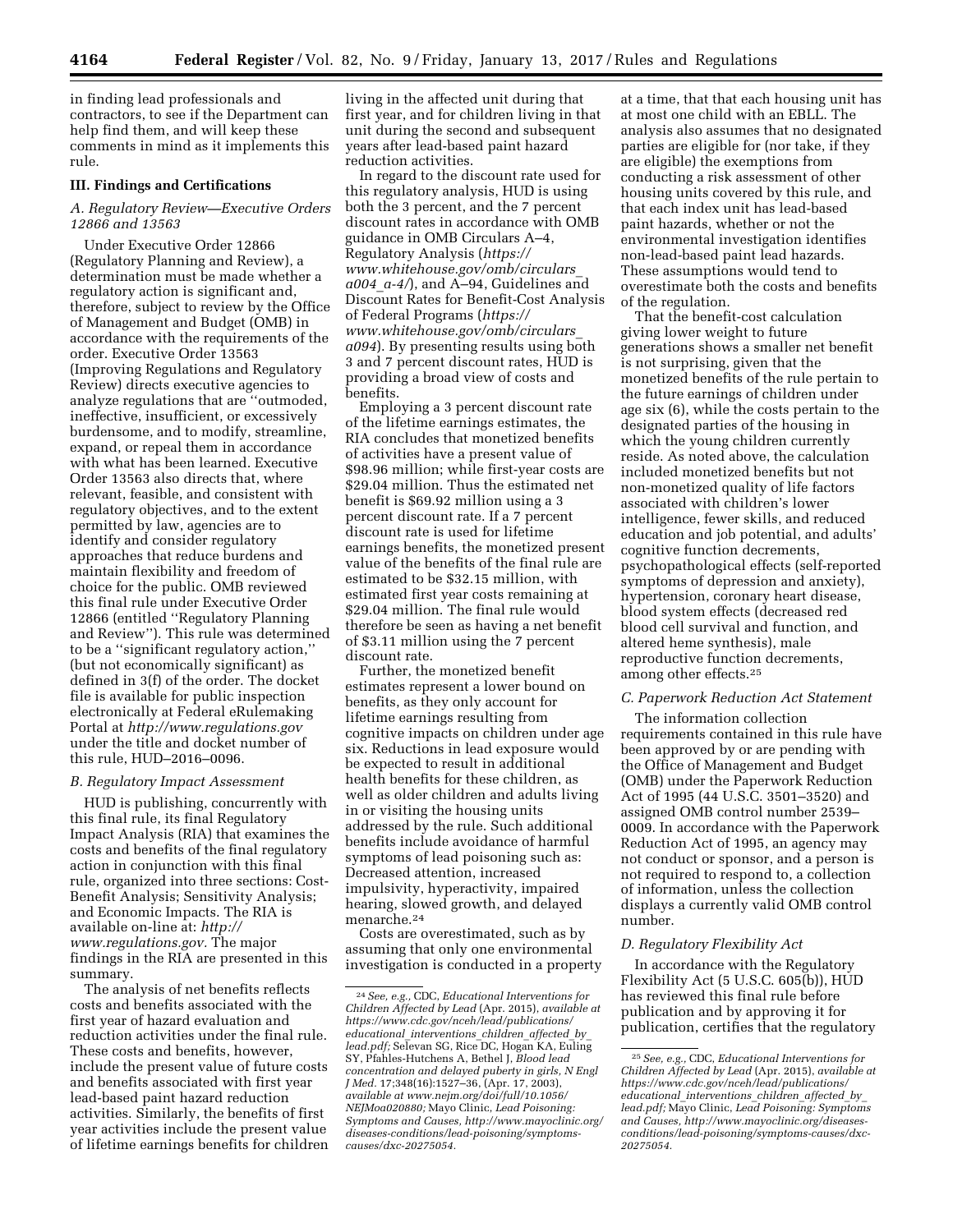requirements would not have a significant economic impact on a substantial number of small entities, other than those impacts specifically required to be applied universally by the statute. As discussed below, the requirements of the final rule are applicable only to a limited and specifically defined portion of the nation's housing stock. To the extent that the requirements affect small entities, the impact is generally discussed in the economic analysis that accompanies this final rule. Specifically, the economic analysis estimated the number of small entities and voucher owners that would be impacted by the rule, as well as the number of index units and other assisted units to be evaluated and, possibly, based on the evaluation, having lead hazard control work done.

HUD has estimated that this final rule affects two types of small entities, Public Housing Agencies (PHAs) and private lessors and owners. There are 2,334 small PHAs, defined as PHAs with fewer than 250 units, which make up for 75 percent of the public housing

stock across the country. HUD has estimated that there are approximately 42,618 private landlords/lessors of residential real estate, or approximately 99 percent of the 42,911 lessors of residential real estate counted in the 2012 Economic Census, where SBA defines a ''small'' business as one that earns annual revenues (sales receipts) of less than \$27.5 million. Finally, HUD has estimated the number of owners who participate in the housing choice voucher program. It is noted that based on HUD data, the overwhelming proportion of owners rent to very few voucher tenants. Approximately twothirds of owners who rent to voucher tenants rent to only one voucher tenant household. Many of these are likely owners of single-family homes for whom the rental income is not the primary source of income. Approximately 90 percent rent to no more than 4 voucher tenant households, which could be housed in a large twostory building. Very few owners rent to enough voucher tenants to occupy multiple buildings. Fewer than 0.6 percent of voucher tenant owners will

be affected by this rule (out of the 647,956 owners with voucher tenant households, at most, an estimated 3,383 such owners, assuming that each EBLL case occurs in a housing unit owned by an owner none of whose other properties with voucher tenant households have children with an EBLL.

HUD has determined, for each type of assistance and for all types of assistance together, the economic analysis also estimated:

• The cost per unit of the evaluation (environmental investigation for index units, and risk assessments for other units that are assisted and have a child under age six (6) residing, as per the current LSHR);

• The total cost of the evaluation and hazard control (for index units, other units, and both); and

• The percentage of units evaluated and possibly, based on the evaluation results, hazard controlled (again, for index units, other units, and both).

The annual estimates are summarized in the table below.

## TABLE 1—REGULATORY FLEXIBILITY ANALYSIS

| Unit cost activity                                           | Public housing | <b>HUD</b><br>project-based<br>assistance | Tenant-based<br>assistance | <b>USDA</b><br>project-based<br>assistance | Total        |
|--------------------------------------------------------------|----------------|-------------------------------------------|----------------------------|--------------------------------------------|--------------|
|                                                              |                |                                           |                            |                                            |              |
| Unit cost of evaluation, and weighted hazard control and     |                |                                           |                            |                                            |              |
|                                                              | \$2,890.33     | \$2,890.33                                | \$2,890.33                 | \$2,890.33                                 | .<br>6.887   |
| Est. no. buildings/complexes with child having EBLL          | 1.899<br>100%  | 1,494<br>100%                             | 3,383<br>100%              | 112<br>100%                                |              |
| Presume LBP hazard prevalence in index units                 |                |                                           |                            |                                            |              |
| Cost of evaluation, hazard control and temporary reloca-     | \$5,488,724    | \$4,318,158                               | \$9,776,541                | \$323,720                                  | \$19,907,143 |
| Unit cost of evaluation, and weighted hazard control and     |                |                                           |                            |                                            |              |
|                                                              | \$611.37       | \$611.37                                  | \$611.37                   | \$611.37                                   |              |
| Est. no. other units with assisted rental units having child |                |                                           |                            |                                            |              |
|                                                              | 8,014          | 3,783                                     | 2,855                      | 284                                        | 14,936       |
|                                                              | 9.913          | 5,277                                     | 6,238                      | 396                                        | 21,823       |
| Estimated LBP hazard prevalence in other units, per the      |                |                                           |                            |                                            |              |
|                                                              | 12.30%         | 12.30%                                    | 12.30%                     | 12.30%                                     |              |
| Estimated no. other units with LBP hazards identified and    |                |                                           |                            |                                            |              |
|                                                              | 986            | 465                                       | 351                        | 35                                         | 1,837        |
| Cost for other assisted rental units having child under age  |                |                                           |                            |                                            |              |
|                                                              | \$4,899,521    | \$2,312,806                               | \$1,745,456                | \$173,629                                  | \$9,131,412  |
|                                                              |                |                                           |                            |                                            |              |
|                                                              | \$10,388,245   | \$6,630,964                               | \$11,521,998               | \$497,349                                  | \$29,038,556 |
| Total number of units evaluated and having hazards con-      |                |                                           |                            |                                            |              |
|                                                              | 2.885          | 1.959                                     | 3.734                      | 147                                        | 8.725        |
|                                                              | \$5,849.09     | \$9,013.33                                | \$9,329.09                 | \$4,911.00                                 |              |
|                                                              | 1,100,000      | 1,200,000                                 | 2,200,000                  | 286,108                                    | \$4,786,108  |
|                                                              | 0.90%          | 0.44%                                     | 0.28%                      | 0.14%                                      | 0.46%        |
| Percent of assisted units evaluated and having hazards       |                |                                           |                            |                                            |              |
|                                                              | 0.26%          | 0.16%                                     | 0.17%                      | 0.05%                                      | 0.18%        |
| # assisted units that would be forgone if funding were       |                |                                           |                            |                                            |              |
| from funding agency with no appropriation increase           | 1.776          | 736                                       | 1,235                      | 101                                        | 3,848        |
| % assisted units that would be forgone if funding were       |                |                                           |                            |                                            |              |
| from funding agency with no appropriation increase           | 0.161%         | 0.061%                                    | 0.056%                     | 0.035%                                     | 0.080%       |
|                                                              |                |                                           |                            |                                            |              |

Among the key results are that, in each year:

• About 6,887 housing units are estimated to have a child under age six (6) with a blood lead level that is elevated but not an environmental intervention blood lead level; these units would be required to have an

environmental investigation and have any lead-based paint hazards controlled. An additional 152 housing units would have a child under age six (6) with a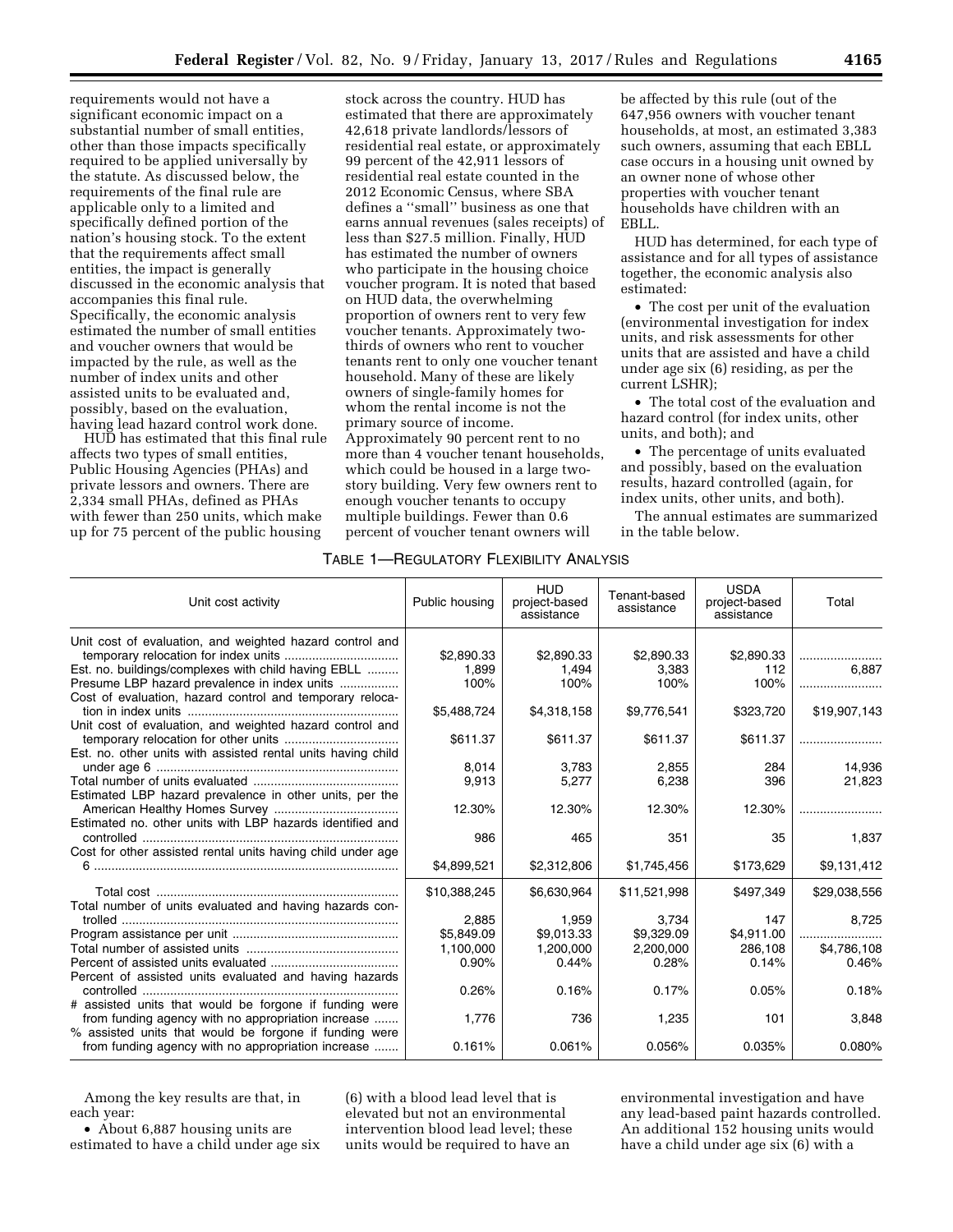blood lead level that is an environmental intervention blood lead level; these units would be required to have an environmental investigation, rather than a risk assessment, as under the current rule, and have any leadbased paint hazards controlled.

• About 14,936 other housing units would have a risk assessment, of which about 1,837 are estimated to have leadbased paint hazards, and to have these hazards controlled by certified firms and workers using lead-safe work practices and clearance (*i.e.,*  conservatively, all of the lead-based paint hazards are assumed to be significant, that is, above the de minimis levels of § 35.1350(d)).

• About 0.46 percent of the assisted housing stock covered by this rulemaking would be evaluated (*i.e.,*  have an environmental investigation or a risk assessment), specifically, 0.90 percent of the public housing stock, 0.44 percent of the HUD project-based rental assisted housing stock, 0.28 percent of the tenant-based rental assisted housing stock, and 0.14 percent of the U.S. Department of Agriculture (USDA) project-based rental assisted housing stock.

• About 0.18 percent of the assisted housing stock covered by this rulemaking would have lead-based paint hazards controlled, specifically, 0.26 percent of the public housing stock, 0.16 percent of the HUD project-based rental assisted housing stock, 0.17 percent of the tenant-based rental assisted housing stock, and 0.05 percent of the USDA project-based rental assisted housing stock.

• The total cost of evaluation and control (and the small amount of temporary relocation of occupants) would be \$29.04 million, including \$10.39 million for public housing, \$6.63 million for HUD project-based rental assisted housing, \$11.52 million for tenant-based rental assisted housing, and \$497 thousand for USDA projectbased rental assisted housing.

• Using the 3 percent discount rate, benefits are estimated at \$98.96 million, with net benefits (*i.e.,* benefits less the \$29.04 million in costs) estimated at \$69.92 million. Using the OMB's 7 percent discount rate, benefits are estimated at \$32.15 million, with costs remaining at \$29.04 million, so the net benefits would be \$3.11 million.

• Regarding index units, for FY 2017, an estimated 1,899 units of public housing, 1,494 units of HUD projectbased rental assisted housing, 3,383 units of tenant-based rental assisted housing, and 112 units of USDA projectbased rental assisted housing have children under age 6 with EBLLs that

are not EIBLLs, that is, children for whom an environmental investigation and possible (*i.e.,* if hazards are found) interim control of their housing unit and common area servicing it would be newly required under the final rule.

• Regarding other units in the same property to have risk assessments conducted because they have children under age six (6) residing, there would be an estimated 8,014 units of public housing, 3,783 units of HUD projectbased rental assisted housing, 2,855 units of tenant-based rental assisted housing, and 284 units of USDA projectbased rental assisted housing.

• Regarding these other units having interim controls conducted based on the risk assessments finding lead-based paint hazards, there would be an estimated 986 units of public housing, 465 units of HUD project-based rental assisted housing, 351 units of tenantbased rental assisted housing, and 35 units of USDA project-based rental assisted housing that would have such controls.

• The conservative (*i.e.,* intentionally high, in this instance) assumption about the properties in which these children reside is that each of them is a different property (vs. there being more than one such child in a property); a similarly conservative assumption about the private entities (*i.e.,* the ones that lease units receiving project-based rental assistance to the families of these children, or that lease units occupied by households receiving tenant-based rental assistance to their families) is that all of them are small entities and all have just one such child (vs. an entity having more than one property with such a child), and that all index units in such properties have lead-based paint hazards. The economic analysis used the FY 2017 Congressional Justifications of the estimated number of housing units assisted by the several programs, recognizing that the actual numbers assisted vary over time: 1,100,000 public housing units, 1,200,000 HUD project-based rental assistance units, 2,200,000 tenant-based rental assistance units, and 286,108 USDA project-based rental assistance units.

#### *E. Environmental Impact*

A Finding of No Significant Impact with respect to the environment has been made in accordance with HUD regulations at 24 CFR part 50, which implements section 102(2)(C) of the National Environmental Policy Act of 1969 (42 U.S.C. 4332(2)(C)). The Finding of No Significant Impact is available for public inspection electronically at Federal eRulemaking Portal at *<http://www.regulations.gov>* 

under the title and docket number of this rule.

## *F. Executive Order 13132, Federalism*

Executive Order 13132 (entitled ''Federalism'') prohibits an agency from publishing any rule that has federalism implications if the rule either imposes substantial direct compliance costs on State and local governments or is not required by statute, or the rule preempts State law, unless the agency meets the consultation and funding requirements of section 6 of the Executive Order. This rule will not have federalism implications and would not impose substantial direct compliance costs on State and local governments or preempt State law within the meaning of the Executive Order.

#### *G. Unfunded Mandates Reform Act*

Title II of the Unfunded Mandates Reform Act of 1995 (2 U.S.C. 1531– 1538) (UMRA) establishes requirements for federal agencies to assess the effects of their regulatory actions on State, local, and tribal governments, and on the private sector. This rule does not impose any federal mandates on any State, local, or tribal governments, or on the private sector, within the meaning of UMRA.

#### **List of Subjects in 24 CFR Part 35**

Grant programs—housing and community development, Lead poisoning, Mortgage insurance, Rent subsidies, Reporting and recordkeeping requirements.

Accordingly, for the reasons stated in the preamble, HUD amends 24 CFR part 35 to read as *follows*:

## **PART 35—LEAD-BASED PAINT POISONING PREVENTION IN CERTAIN RESIDENTIAL STRUCTURES**

■ 1. The authority citation for 24 CFR part 35 continues to read as follows:

**Authority:** 42 U.S.C. 3535(d), 4821, and 4851.

#### **§ 35.105 [Removed and Reserved]**

■ 2. Remove and reserve § 35.105. ■ 3. In § 35.110, add, in alphabetical order the definitions of ''Elevated blood lead level'' and ''Environmental investigation'', revise the definitions of ''Certified'', ''Evaluation'' and ''Expected to reside'' and remove the definition of ''Environmental

intervention blood lead level'', to read as follows:

## **§ 35.110 Definitions.**

\* \* \* \* \*

*Certified* means certified to perform such activities as risk assessment, lead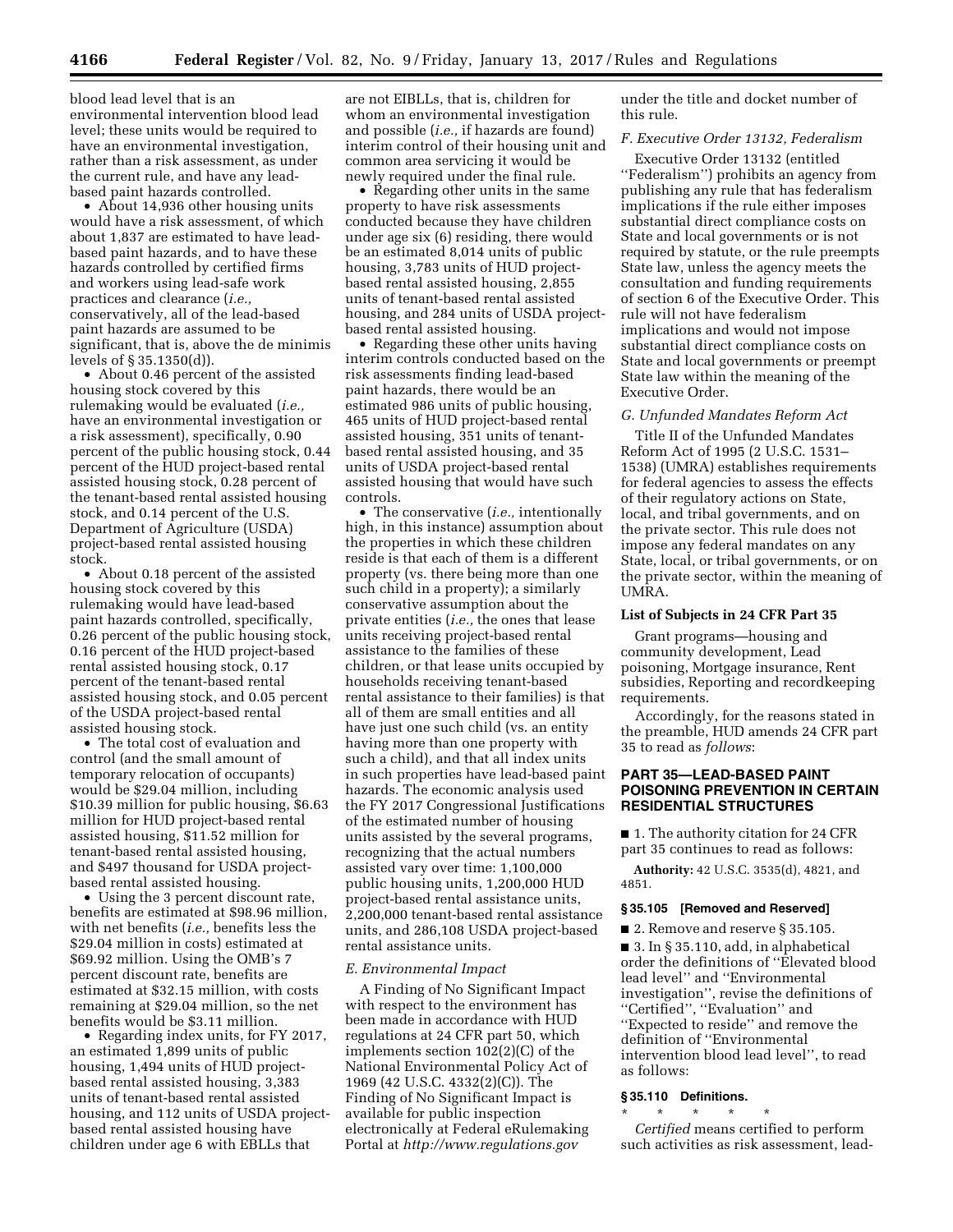based paint inspection, abatement supervision, or renovation, either by a State or Indian tribe with a lead-based paint certification program authorized by the Environmental Protection Agency (EPA), in accordance with 40 CFR part 745, subpart Q, or by the EPA, in accordance with 40 CFR part 745, subparts E or L.

\* \* \* \* \*

*Elevated blood lead level* means a confirmed concentration of lead in whole blood of a child under age 6 equal to or greater than the concentration in the most recent guidance published by the U.S. Department of Health and Human Services (HHS) on recommending that an environmental intervention be conducted. (When HHS changes the value, HUD will publish a notice in the **Federal Register**, with the opportunity for public comment, on its intent to apply the changed value to this part, and, after considering comments, publish a notice on its applying the changed value to this part.)

\* \* \* \* \*

*Environmental investigation* means the process of determining the source of lead exposure for a child under age 6 with an elevated blood lead level, consisting of administration of a questionnaire, comprehensive environmental sampling, case management, and other measures, in accordance with chapter 16 of the HUD Guidelines for the Evaluation and Control of Lead-Based Paint Hazards in Housing (''Guidelines'').

*Evaluation* means a risk assessment, a lead hazard screen, a lead-based paint inspection, paint testing, or a combination of these to determine the presence of lead-based paint hazards or lead-based paint, or an environmental investigation.

*Expected to reside* means there is actual knowledge that a child will reside in a dwelling unit reserved or designated exclusively for the elderly or reserved or designated exclusively for persons with disabilities. If a resident woman is known to be pregnant, there is actual knowledge that a child will reside in the dwelling unit. \* \* \* \* \*

 $\blacksquare$  4. Amend § 35.125 by adding paragraph (c)(4)(iii) to read as follows:

#### **§ 35.125 Notice of evaluation and hazard reduction activities.**

- \* \* \* \* \*
	- (c) \* \* \*
	- (4) \* \* \*

(iii) However, for the protection of the privacy of the child and the child's family or guardians, no notice of

environmental investigation shall be posted to any centrally located common area.

## **§ 35.155 [Amended]**

 $\blacksquare$  5. Amend § 35.155(a) by removing the phrase ''designated party or occupant'' wherever it appears and adding in its place the phrase ''designated party or owner''.

## **§ 35.165 [Amended]**

■ 6. Amend § 35.165(b)(4) by removing the term ''environmental intervention blood lead level'' wherever it appears and adding its place the term ''elevated blood lead level''.

■ 7. Revise § 35.325 to read as follows:

### **§ 35.325 Child with an elevated blood lead level.**

(a) If a child less than 6 years of age living in a federally assisted dwelling unit has an elevated blood lead level, the owner shall immediately conduct an environmental investigation. Interim controls of identified lead-based paint hazards shall be conducted in accordance with § 35.1330.

(b) *Other assisted dwelling units in the property.* (1) If the environmental investigation conducted under paragraph (a) of this section identifies lead-based paint hazards, the owner shall conduct a risk assessment for other assisted dwelling units covered by this subpart in which a child under age 6 resides or is expected to reside on the date interim controls are complete, and for the common areas servicing those units. The risk assessments shall be conducted within 30 calendar days after receipt of the environmental investigation report on the index unit if there are 20 or fewer such units, or 60 calendar days for risk assessments if there are more than 20 such units. If the risk assessment identifies lead-based paint hazards, the owner shall control identified hazards in accordance with § 35.1325 or § 35.1330 in those units and common areas within 30 calendar days, or within 90 calendar days if more than 20 units have lead-based paint hazards such that the control work would disturb painted surfaces that total more than the de minimis threshold of § 35.1350(d).

(2) The requirements for other assisted dwelling units covered by paragraph (b)(1) of this section do not apply if:

(i) The owner both conducted a risk assessment of the other assisted dwelling units covered by paragraph (b)(1), and the common areas servicing those units, and conducted reduction of identified lead-based paint hazards in accordance with § 35.1325 or § 35.1330

between the date the child's blood was last sampled and the date the owner received the notification of the elevated blood lead level; or

(ii) The owner provides the Federal agency documentation of compliance with evaluation, notification, lead disclosure, ongoing lead-based paint maintenance, and lead-based paint management requirements under this part throughout the 12 months preceding the date the owner received the environmental investigation report.

(c) Interim controls are complete when clearance is achieved in accordance with § 35.1340.

(d) The Federal agency shall establish a timetable for completing, and providing documentation to the agency on the environmental investigation, risk assessments, and lead-based paint hazard reduction when a child is identified as having an elevated blood lead level.

#### **§ 35.715 [Amended]**

■ 8. Amend § 35.715 by:

 $\blacksquare$  a. Redesignating paragraph  $(d)(4)$  as paragraph (e); and

■ b. In newly redesignated paragraph (e), remove the term ''environmental intervention blood lead level'' wherever it appears and adding in its place ''elevated blood lead level''.

#### **§ 35.720 [Amended]**

 $\blacksquare$  9. Amend § 35.720(c) by removing the term ''environmental intervention blood lead level'' wherever it appears and adding in its place ''elevated blood lead level''.

■ 10. Revise § 35.730 to read as follows:

## **§ 35.730 Child with an elevated blood lead level.**

(a) *Environmental investigation.*  Within 15 calendar days after being notified by a public health department or other medical health care provider that a child of less than 6 years of age living in a dwelling unit to which this subpart applies has been identified as having an elevated blood lead level, the owner shall complete an environmental investigation of the dwelling unit in which the child lived at the time the blood was last sampled and of common areas servicing the dwelling unit. The requirements of this paragraph apply regardless of whether the child is or is not still living in the unit when the owner receives the notification of the elevated blood lead level. The requirements of this paragraph shall not apply if the owner conducted an environmental investigation of the unit and common areas servicing the unit between the date the child's blood was last sampled and the date when the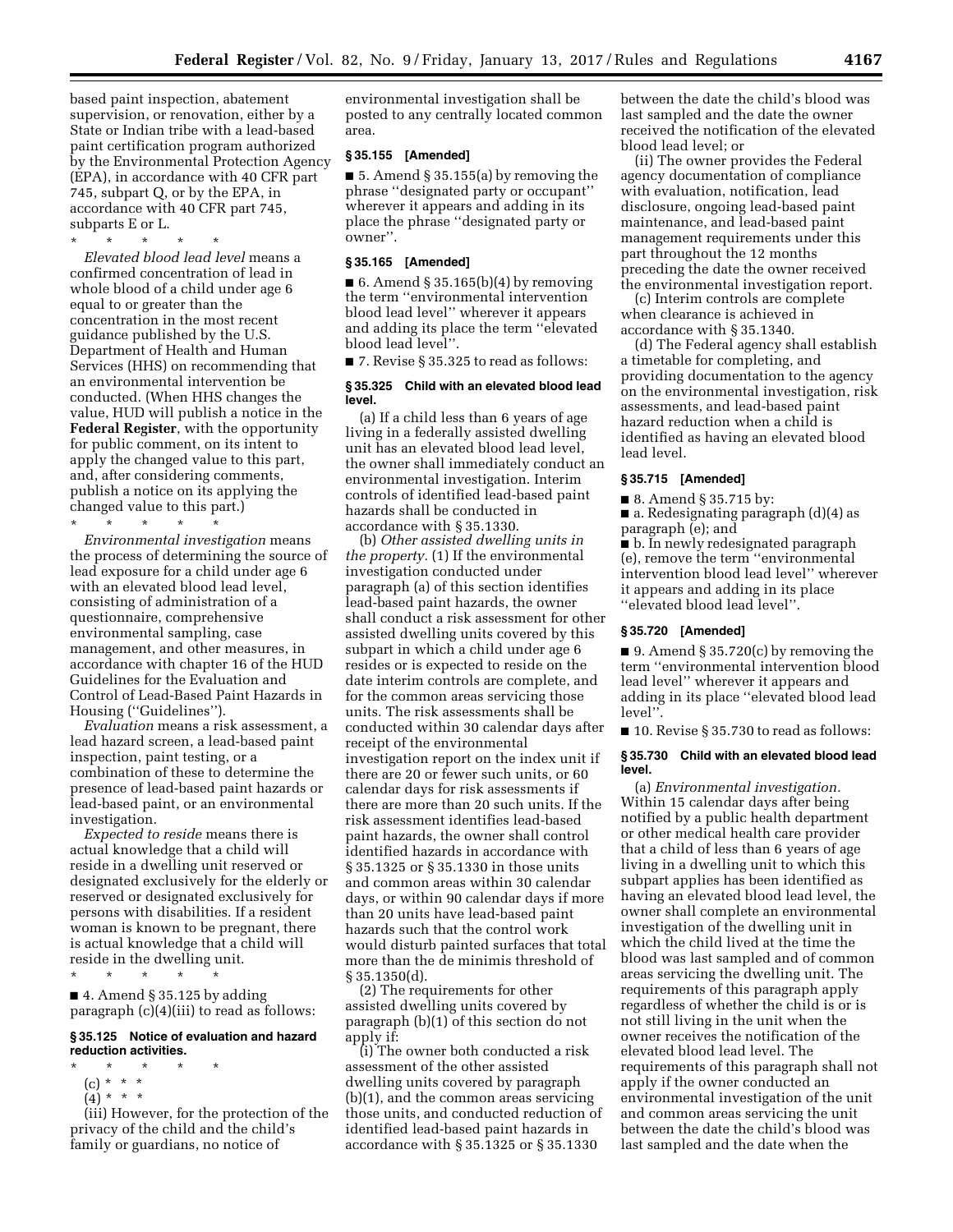owner received the notification of the elevated blood lead level. If the owner conducted a risk assessment of the unit and common areas servicing the unit during that period, the owner need not conduct another risk assessment there but shall conduct the elements of an environmental investigation not already conducted during the risk assessment. If a public health department has already conducted an evaluation of the dwelling unit in regard to the child's elevated blood lead level case, the requirements of this paragraph shall not apply.

(b) *Verification.* After receiving information from a person who is not a medical health care provider that a child of less than 6 years of age living in a dwelling unit covered by this subpart may have an elevated blood lead level, the owner shall immediately verify the information with the public health department or other medical health care provider. If the public health department or provider denies the request, such as because it does not have the capacity to verify that information, the owner shall send documentation of the denial to the HUD rental assistance program manager, who shall make an effort to verify the information. If the public health department or provider verifies that the child has an elevated blood lead level, such verification shall constitute notification, and the owner shall take the action required in paragraphs (a) and (c) of this section.

(c) *Lead-based paint hazard reduction.* Within 30 calendar days after receiving the report of the environmental investigation conducted pursuant to paragraph (a) of this section or the evaluation from the public health department, the owner shall complete the reduction of identified lead-based paint hazards in accordance with § 35.1325 or § 35.1330. Lead-based paint hazard reduction is considered complete when clearance is achieved in accordance with § 35.1340 and the clearance report states that all leadbased paint hazards identified in the environmental investigation have been treated with interim controls or abatement or the public health department certifies that the lead-based paint hazard reduction is complete. The requirements of this paragraph do not apply if the owner, between the date the child's blood was last sampled and the date the owner received the notification of the elevated blood lead level, already conducted an environmental investigation of the unit and common areas servicing the unit and completed reduction of identified lead-based paint hazards. If the owner conducted a risk assessment of the unit and common

areas servicing the unit during that period, the owner is not required to conduct another risk assessment there but shall conduct the elements of an environmental investigation not already conducted during the risk assessment.

(d) If an environmental investigation or lead-based paint hazard evaluation or reduction is undertaken, each owner shall provide notice to occupants in accordance with § 35.125.

(e) *Reporting requirement.* (1) The owner shall report the name and address of a child identified as having an elevated blood lead level to the public health department within 5 business days of being so notified by any other medical health care professional.

(2) The owner shall also report each confirmed case of a child with an elevated blood lead level to the HUD field office and HUD Office of Lead Hazard Control and Healthy Homes within 5 business days of being so notified.

(3) The owner shall provide to the HUD field office documentation that the designated party has conducted the activities of paragraphs (a) through (d) of this section, within 10 business days of the deadline for each activity.

(f) *Other assisted dwelling units in the property.* (1) If the environmental investigation conducted pursuant to paragraph (a) of this section identifies lead-based paint hazards, the owner shall, for other assisted dwelling units covered by this part in which a child under age 6 resides or is expected to reside on the date lead-based paint hazard reduction under paragraph (c) of this section is complete, and for the common areas servicing those units, conduct a risk assessment within 30 calendar days after receipt of the environmental investigation report if there are 20 or fewer such other units, or 60 calendar days if there are more than 20 such other units.

(2) *Control measures.* If the risk assessment conducted under paragraph (f)(1) of this section identifies leadbased paint hazards, the owner shall complete the reduction of identified lead-based paint hazards in accordance with § 35.1325 or § 35.1330 in those units and common areas within 30 calendar days, or within 90 calendar days if more than 20 units have leadbased paint hazards such that the control work would disturb painted surfaces that total more than the de minimis threshold of § 35.1350(d). Leadbased paint hazard reduction is considered complete when clearance is achieved in accordance with § 35.1340 and the clearance report states that all lead-based paint hazards identified in

the risk assessment have been treated with interim controls or abatement.

(3) The owner shall provide to the HUD field office documentation that the designated party has conducted the activities of paragraph (f)(1) and (f)(2) of this section, within 10 business days of the deadline for each activity.

(4) The requirements of this paragraph (f) do not apply if:

(i) The owner both conducted a risk assessment of the other assisted dwelling units covered by paragraph (f)(1) of this section and the common areas servicing those units, and conducted reduction of identified leadbased paint hazards in accordance with § 35.1325 or § 35.1330 between the date the child's blood was last sampled and the date the owner received the notification of the elevated blood lead level; or

(ii) The owner has documentation of compliance with evaluation, notification, lead disclosure, ongoing lead-based paint maintenance, and leadbased paint management requirements under this part throughout the 12 months preceding the date the owner received the environmental investigation report pursuant to paragraph (a) of this section; and

(iii) In either case, the owner provides to the HUD field office documentation that it has conducted the activities of paragraphs (f)(4)(i) and (ii) of this section, within 10 business days of the deadline for each activity.

■ 11. Revise § 35.830 to read as follows:

#### **§ 35.830 Child with an elevated blood lead level.**

(a) *Environmental investigation.*  Within 15 calendar days after being notified by a public health department or other medical health care provider that a child of less than 6 years of age living in a dwelling unit owned by HUD (or where HUD is mortgagee-inpossession) has been identified as having an elevated blood lead level, HUD shall complete an environmental investigation of the dwelling unit in which the child lived at the time the blood was last sampled and of common areas servicing the dwelling unit. The requirements of this paragraph apply regardless of whether the child is or is not still living in the unit when HUD receives the notification of the elevated blood lead level. The requirements of this paragraph shall not apply if HUD conducted an environmental investigation of the unit and common areas servicing the unit between the date the child's blood was last sampled and the date when HUD received the notification of the elevated blood lead level. If HUD conducted a risk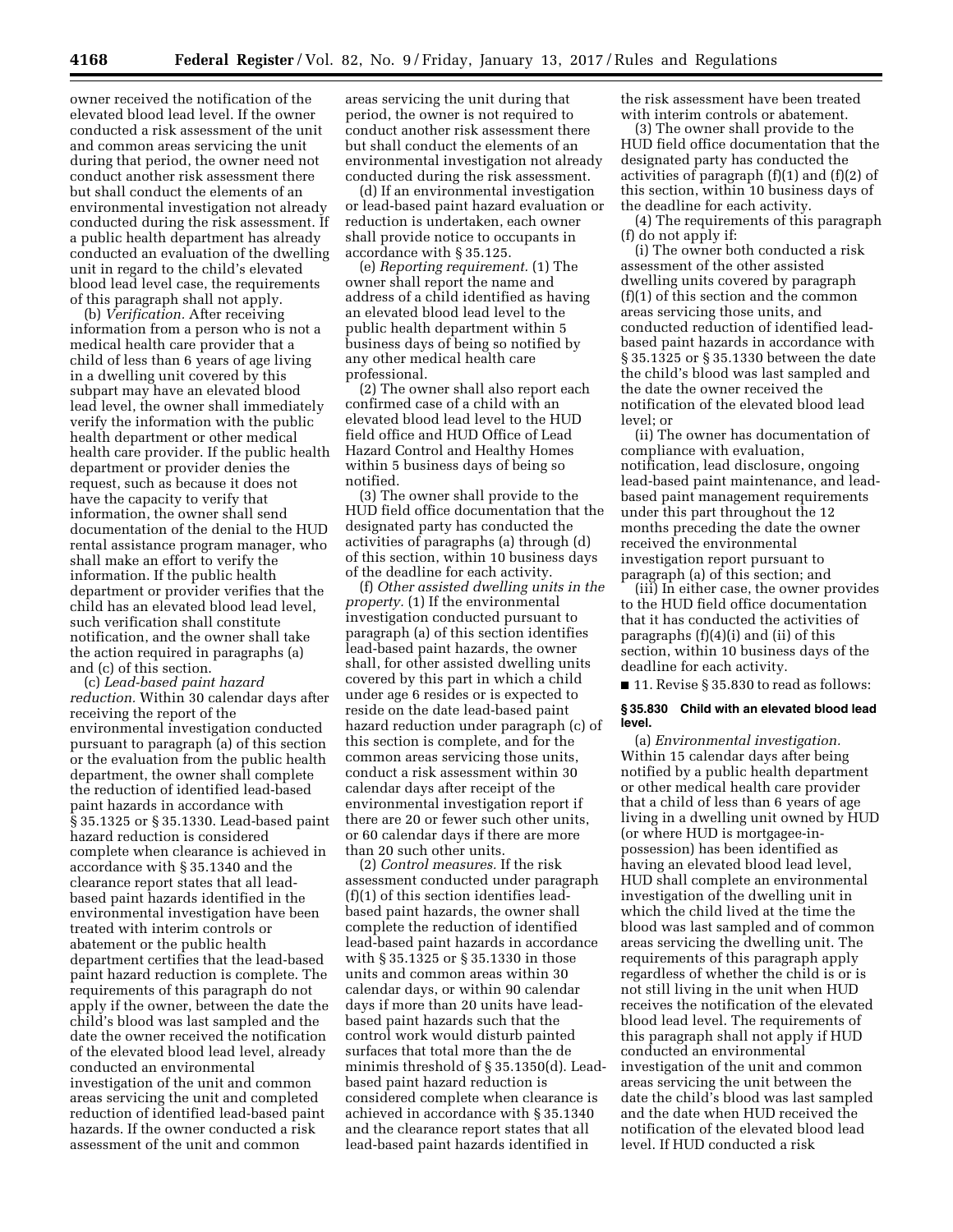assessment of the unit and common areas servicing the unit during that period, HUD is not required to conduct another risk assessment there but it shall conduct the elements of an environmental investigation not already conducted during the risk assessment. If a public health department has already conducted an evaluation of the dwelling unit in regard to the child's elevated blood lead level case, the requirements of this paragraph shall not apply.

(b) *Verification.* After receiving information from a person who is not a medical health care provider that a child of less than 6 years of age living in a dwelling unit covered by this subpart may have an elevated blood lead level, HUD shall immediately verify the information with the public health department or other medical health care provider. If the public health department or provider denies the request, such as because it does not have the capacity to verify that information, the HUD Realty Specialist assigned to that property shall send documentation of the denial to the HUD Office of Lead Hazard Control and Healthy Homes, which shall make an effort to verify the information. If the public health department or provider verifies that the child has an elevated blood lead level, such verification shall constitute notification, and HUD shall take the action required in paragraphs (a) and (c) of this section.

(c) *Lead-based paint hazard reduction.* Within 30 calendar days after receiving the report of the environmental investigation conducted pursuant to paragraph (a) of this section or the evaluation from the public health department, HUD shall complete the reduction of identified lead-based paint hazards in accordance with § 35.1325 or § 35.1330. Lead-based paint hazard reduction is considered complete when clearance is achieved in accordance with § 35.1340 and the clearance report states that all lead-based paint hazards identified in the environmental investigation have been treated with interim controls or abatement or the public health department certifies that the lead-based paint hazard reduction is complete. The requirements of this paragraph do not apply if HUD, between the date the child's blood was last sampled and the date HUD received the notification of the elevated blood lead level, already conducted an environmental investigation of the unit and common areas servicing the unit and completed reduction of identified lead-based paint hazards. If HUD conducted a risk assessment of the unit and common areas servicing the unit during that period, it is not required to

conduct another risk assessment there but it shall conduct the elements of an environmental investigation not already conducted during the risk assessment.

(d) *Notice.* If lead-based paint hazard evaluation or reduction is undertaken, each owner shall provide a notice to occupants in accordance with § 35.125.

(e) *Reporting requirement.* (1) HUD shall report the name and address of a child identified as having an elevated blood lead level to the public health department within 5 business days of being so notified by any other medical health care professional.

(2) HUD shall also report each confirmed case of a child with an elevated blood lead level to the HUD Office of Lead Hazard Control and Healthy Homes within 5 business days of being so notified.

(3) HUD shall provide to the HUD Office of Lead Hazard Control and Healthy Homes documentation that it has conducted the activities of paragraphs (a) through (d) of this section, within 10 business days of the deadline for each activity.

(f) *Other assisted dwelling units in the property.* (1) If the environmental investigation conducted pursuant to paragraph (a) of this section identifies lead-based paint hazards, HUD shall, for other assisted dwelling units covered by this part in which a child under age 6 resides or is expected to reside on the date lead-based paint hazard reduction under paragraph (c) of this section, and the common areas servicing those units, is complete, conduct a risk assessment in accordance with § 35.815 within 30 calendar days after receipt of the environmental investigation report if there are 20 or fewer such other units, or 60 calendar days if there are more than 20 such other units.

(2) If the risk assessment conducted under paragraph (f)(1) of this section identifies lead-based paint hazards, HUD shall complete the reduction of identified lead-based paint hazards in accordance with § 35.1325 or § 35.1330 in those units and common areas within 30 calendar days, or within 90 calendar days if more than 20 units have leadbased paint hazards such that the control work would disturb painted surfaces that total more than the de minimis threshold of § 35.1350(d). Leadbased paint hazard reduction is considered complete when clearance is achieved in accordance with § 35.1340 and the clearance report states that all lead-based paint hazards identified in the risk assessment have been treated with interim controls or abatement.

(3) The requirements of this paragraph (f) do not apply if:

(i) HUD, between the date the child's blood was last sampled and the date HUD received the notification of the elevated blood lead level, both conducted a risk assessment in the other assisted dwelling units covered by paragraph (f)(1) of this section and the common areas servicing those units, and conducted interim controls of identified lead-based paint hazards in accordance with § 35.820; or

(ii) HUD has documentation of compliance with evaluation, notification, lead disclosure, ongoing lead-based paint maintenance, and leadbased paint management requirements under this part throughout the 12 months preceding the date HUD received the environmental investigation report pursuant to paragraph (a) of this section.

(4) HUD shall provide to the HUD Office of Lead Hazard Control and Healthy Homes documentation that it has conducted the activities of paragraph (f)(1) through (2) of this section, or that it has complied with the requirements in paragraph (f)(3) of this section, within 10 business days of the deadline for each activity.

(g) *Closing.* If the closing of a sale is scheduled during the period when HUD is responding to a case of a child with an elevated blood lead level, HUD may arrange for the completion of the procedures required by paragraphs (a) through (d) of this section by the purchaser within a reasonable period of time.

(h) *Extensions.* The Assistant Secretary for Housing-Federal Housing Commissioner or designee may consider and approve a request for an extension of deadlines established by this section for lead-based paint inspection, risk assessment, environmental investigation, lead-based paint hazard reduction, clearance, and reporting. Such a request may be considered, however, only during the first six months during which HUD is owner or mortgagee-in-possession of a multifamily property.

■ 12. Revise § 35.1130 to read as follows:

#### **§ 35.1130 Child with an elevated blood lead level.**

(a) *Environmental investigation.*  Within 15 calendar days after being notified by a public health department or other medical health care provider that a child of less than 6 years of age living in a dwelling unit to which this subpart applies has been identified as having an elevated blood lead level, the PHA shall complete an environmental investigation of the dwelling unit in which the child lived at the time the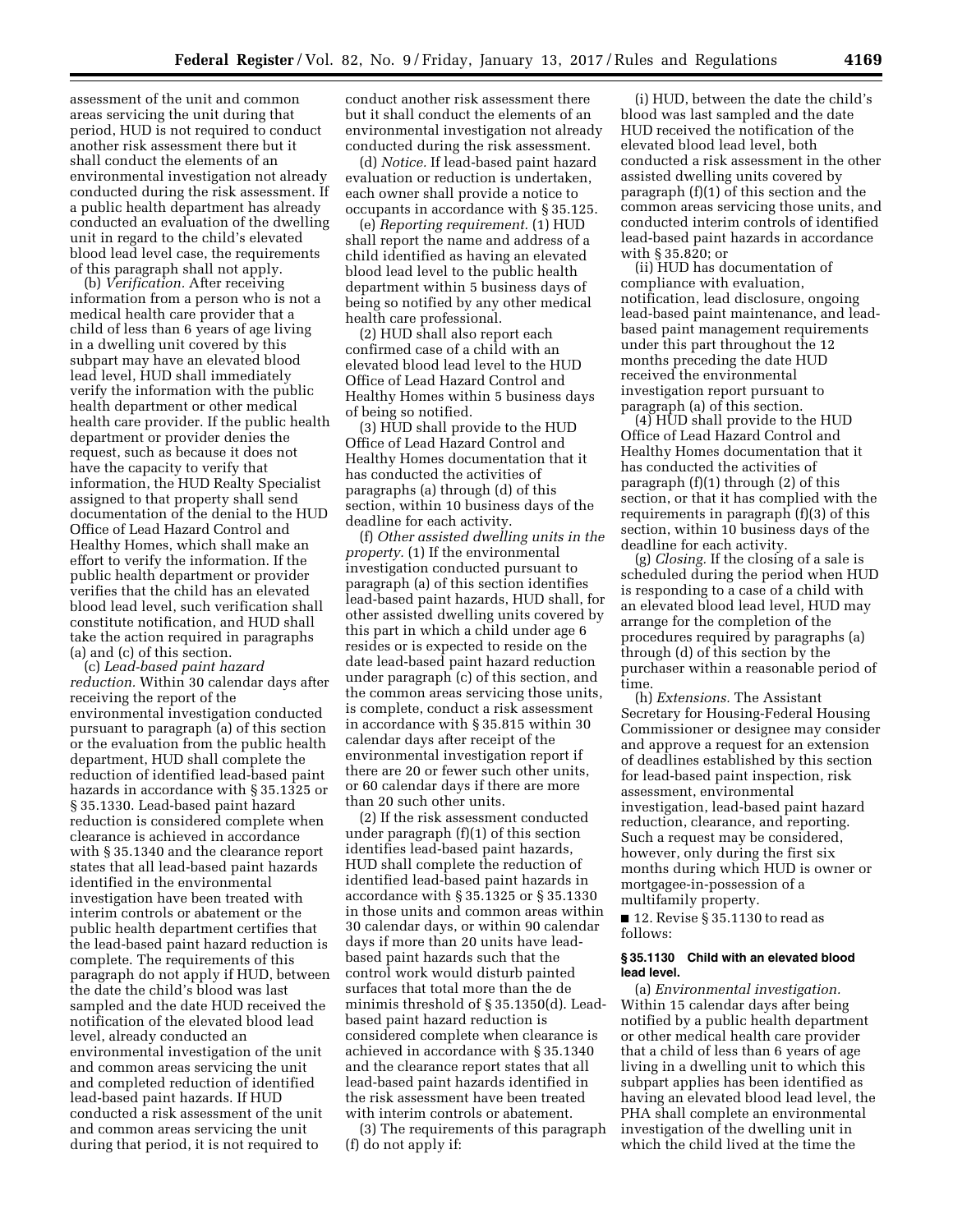blood was last sampled and of common areas servicing the dwelling unit. The environmental investigation is considered complete when the PHA receives the environmental investigation report. The requirements of this paragraph apply regardless of whether the child is or is not still living in the unit when the PHA receives the notification of the elevated blood lead level. The requirements of this paragraph shall not apply if the PHA conducted an environmental investigation of the unit and common areas servicing the unit between the date the child's blood was last sampled and the date when the PHA received the notification of the elevated blood lead level. If the PHA conducted a risk assessment of the unit and common areas servicing the unit during that period, the PHA need not conduct another risk assessment there but shall conduct the elements of an environmental investigation not already conducted during the risk assessment. If a public health department has already conducted an evaluation of the dwelling unit in regard to the child's elevated blood lead level case, the requirements of this paragraph shall not apply.

(b) *Verification.* After receiving information from a person who is not a medical health care provider that a child of less than 6 years of age living in a dwelling unit covered by this subpart may have an elevated blood lead level, the PHA shall immediately verify the information with the public health department or other medical health care provider. If that department or provider denies the request, such as because it does not have the capacity to verify that information, the PHA shall send documentation of the denial to its HUD field office, who shall make an effort to verify the information. If that department or provider verifies that the child has an elevated blood lead level, such verification shall constitute notification, and the housing agency shall take the action required in paragraphs (a) and (c) of this section.

(c) *Lead-based paint hazard reduction.* Within 30 calendar days after receiving the report of the environmental investigation conducted pursuant to paragraph (a) of this section or the evaluation from the public health department, the PHA shall complete the reduction of identified lead-based paint hazards in accordance with § 35.1325 or § 35.1330. Lead-based paint hazard reduction is considered complete when clearance is achieved in accordance with § 35.1340 and the clearance report states that all lead-based paint hazards identified in the environmental investigation have been treated with

interim controls or abatement or the local or State health department certifies that the lead-based paint hazard reduction is complete. The requirements of this paragraph do not apply if the PHA, between the date the child's blood was last sampled and the date the PHA received the notification of the elevated blood lead level, already conducted an environmental investigation of the unit and common areas servicing the unit and completed reduction of identified lead-based paint hazards. If the PHA conducted a risk assessment of the unit and common areas servicing the unit during that period, it is not required to conduct another risk assessment there but it shall conduct the elements of an environmental investigation not already conducted during the risk assessment. If the PHA does not complete the leadbased paint hazard reduction required by this section, the dwelling unit is in violation of the standards of 24 CFR 965.601, which incorporates the uniform physical condition standards of § 5.703(f), including that it be free of lead-based paint hazards.

(d) *Notice of lead-based paint hazard evaluation and reduction.* The PHA shall notify building residents of any lead-based paint hazard evaluation or reduction activities in accordance with § 35.125.

(e) *Reporting requirement.* (1) The PHA shall report the name and address of a child identified as having an elevated blood lead level to the public health department within 5 business days of being so notified by any other medical health care professional.

(2) The PHA shall report each confirmed case of a child with an elevated blood lead level to the HUD field office and the HUD Office of Lead Hazard Control and Healthy Homes within 5 business days of being so notified.

(3) The PHA shall provide to the HUD field office documentation that it has conducted the activities of paragraphs (a) through (d) of this section, within 10 business days of the deadline for each activity.

(f) *Other units in the property.* (1) If the environmental investigation conducted pursuant to paragraph (a) of this section identifies lead-based paint hazards, the PHA shall conduct a risk assessment of other units of the building in which a child under age 6 resides or is expected to reside on the date leadbased paint hazard reduction under paragraph (c) of this section is complete, and the common areas servicing those units within 30 calendar days after receipt of the environmental investigation report if there are 20 or

fewer such other units, or 60 calendar days if there are more such units.

(2) If the risk assessment conducted under paragraph (f)(1) of this section identifies lead-based paint hazards, the PHA shall control the hazards, in accordance with Sec. 35.1325 or § 35.1330, in those units and common areas within 30 calendar days, or within 90 calendar days if more than 20 units have lead-based paint hazards such that the control work would disturb painted surfaces that total more than the de minimis threshold of § 35.1350(d). Leadbased paint hazard reduction is considered complete when clearance is achieved in accordance with § 35.1340 and the clearance report states that all lead-based paint hazards identified in the risk assessment have been treated with interim controls or abatement.

(3) The PHA shall provide to the HUD field office documentation that it has conducted the activities of paragraphs  $(f)(1)$  and  $(2)$  of this section, within 10 business days of the deadline for each activity.

(4) The requirements of this paragraph (f) of this section do not apply if:

(i) The PHA, between the date the child's blood was last sampled and the date the PHA received the notification of the elevated blood lead level, both conducted a risk assessment of the other assisted dwelling units covered by paragraph (f)(1) of this section and the common areas servicing those units, and conducted interim controls of identified hazards in accordance with § 35.1120(b); or

(ii) If the PHA has documentation of compliance with evaluation, notification, lead disclosure, ongoing lead-based paint maintenance, and leadbased paint management requirements under this part throughout the 12 months preceding the date the PHA received the environmental investigation report pursuant to paragraph (a) of this section; and,

(iii) In either case, the PHA provided the HUD field office, within 10 business days after receiving the notification of the elevated blood lead level, documentation that it has conducted the activities described in this paragraph (f)(4) of this section.

## **§ 35.1135 [Amended]**

 $\blacksquare$  13. Amend § 35.1135(d) by removing the term ''*Environmental intervention blood lead level*'' and adding in its place the term ''*Elevated blood lead level*''.

■ 14. In § 35.1215, amend paragraph (b) by adding a sentence to the end of the paragraph to read as follows: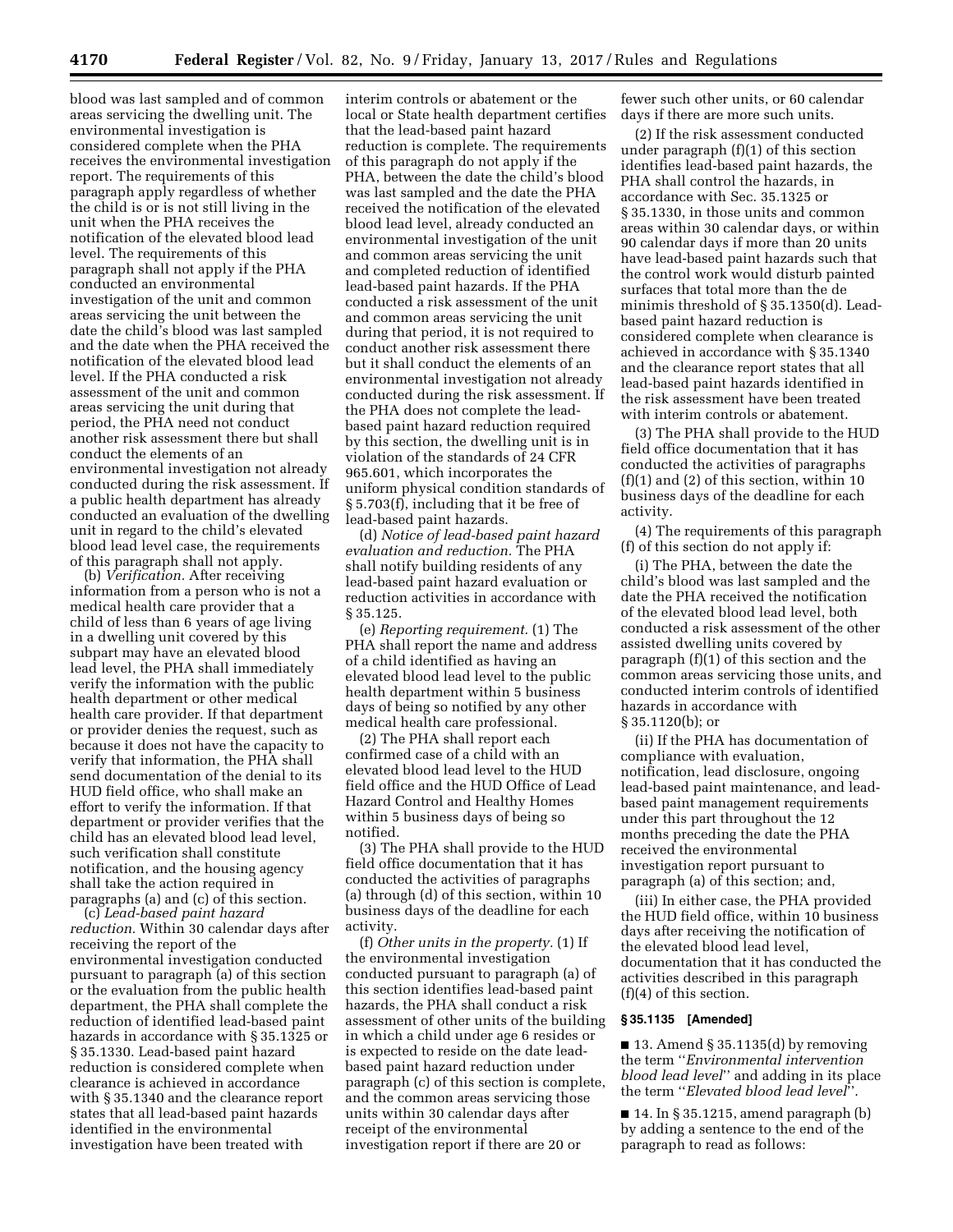## **§ 35.1215 Activities at initial and periodic inspection.**

\* \* \* \* \* (b) \* \* \* For the unit subsequently to come under a HAP contract with the housing agency for occupancy by a family with a child under age 6, paint stabilization must be completed, including clearance being achieved in accordance with § 35.1340.

# \* \* \* \* \*

■ 15. Revise § 35.1225 to read as follows:

### **§ 35.1225 Child with an elevated blood lead level.**

(a) Within 15 calendar days after being notified by a public health department or other medical health care provider that a child of less than 6 years of age living in a dwelling unit to which this subpart applies has been identified as having an elevated blood lead level, the designated party shall complete an environmental investigation of the dwelling unit in which the child lived at the time the blood was last sampled and of common areas servicing the dwelling unit. When the environmental investigation is complete, the designated party shall immediately provide the report of the environmental investigation to the owner of the dwelling unit. If the child identified as having an elevated blood lead level is no longer living in the unit when the designated party receives notification from the public health department or other medical health care provider, but another household receiving tenantbased rental assistance is living in the unit or is planning to live there, the requirements of this section apply just as they do if the child still lives in the unit. If a public health department has already conducted an evaluation of the dwelling unit in regard to the child's elevated blood lead level case, or the designated party conducted an environmental investigation of the unit and common areas servicing the unit between the date the child's blood was last sampled and the date when the designated party received the notification of the elevated blood lead level, the requirements of this paragraph shall not apply. If the designated party or the owner conducted a risk assessment of the unit and common areas servicing the unit during that period, the designated party need not conduct another risk assessment there but shall conduct the elements of an environmental investigation not already conducted during the risk assessment.

(b) *Verification.* After receiving information from a person who is not a medical health care provider that a child of less than 6 years of age living

in a dwelling unit covered by this subpart may have an elevated blood lead level, the designated party shall immediately verify the information with the public health department or other medical health care provider. If the public health department or provider denies the request, such as because it does not have the capacity to verify that information, the designated party shall send documentation of the denial to the HUD rental assistance program manager, who shall make an effort to verify the information. If that department or provider verifies that the child has an elevated blood lead level, such verification shall constitute notification, and the designated party shall take the action required in paragraphs (a) and (c) of this section.

(c) *Lead-based paint hazard reduction.* Within 30 calendar days after receiving the report of the environmental investigation from the designated party or the evaluation from the public health department, the owner shall complete the reduction of identified lead-based paint hazards in accordance with § 35.1325 or § 35.1330. Lead-based paint hazard reduction is considered complete when clearance is achieved in accordance with § 35.1340 and the clearance report states that all lead-based paint hazards identified in the environmental investigation have been treated with interim controls or abatement or the public health department certifies that the lead-based paint hazard reduction is complete. The requirements of this paragraph do not apply if the designated party or the owner, between the date the child's blood was last sampled and the date the designated party received the notification of the elevated blood lead level, already conducted an environmental investigation of the unit and common areas servicing the unit and the owner completed reduction of identified lead-based paint hazards. If the owner does not complete the leadbased paint hazard reduction required by this section, the dwelling unit is in violation of the standards of 24 CFR 982.401.

(d) *Notice of lead-based paint hazard evaluation and reduction.* The owner shall notify building residents of any lead-based paint hazard evaluation or reduction activities in accordance with § 35.125.

(e) *Reporting requirement.* (1) The owner shall report the name and address of a child identified as having an elevated blood lead level to the public health department within 5 business days of being so notified by any other medical health care professional.

(2) The owner shall also report each confirmed case of a child with an elevated blood lead level to the HUD field office and the HUD Office of Lead Hazard Control and Healthy Homes within 5 business days of being so notified.

(3) The owner shall provide to the HUD field office documentation that it has conducted the activities of paragraphs (a) through (d) of this section, within 10 business days of the deadline for each activity.

(f) *Other assisted dwelling units in the property.* (1) If the environmental investigation conducted pursuant to paragraph (a) of this section identifies lead-based paint hazards, the designated party or the owner shall, for other assisted dwelling units covered by this part in which a child under age 6 resides or is expected to reside on the date lead-based paint hazard reduction under paragraph (c) of this section is complete, and the common areas servicing those units, conduct a risk assessment in accordance with § 35.1320(b) within 30 calendar days after receipt of the environmental investigation report if there are 20 or fewer such units, or 60 calendar days if there are more such units.

(2) If the risk assessment conducted under paragraph (f)(1) of this section identifies lead-based paint hazards, the owner shall complete the reduction of the lead-based paint hazards in accordance with § 35.1325 or § 35.1330 within 30 calendar days, or within 90 calendar days if more than 20 units have lead-based paint hazards such that the control work would disturb painted surfaces that total more than the de minimis threshold of § 35.1350(d). Leadbased paint hazard reduction is considered complete when clearance is achieved in accordance with § 35.1340 and the clearance report states that all lead-based paint hazards identified in the risk assessment have been treated with interim controls or abatement.

(3) The requirements of this paragraph (f) of this section do not apply if:

(i) The designated party or the owner, between the date the child's blood was last sampled and the date the owner received the notification of the elevated blood lead level, both conducted a risk assessment of the other assisted dwelling units covered by paragraph (f)(1) of this section and the common areas servicing those units, and the owner conducted interim controls of identified lead-based paint hazards in accordance with § 35.1225(c); or

(ii) The owner has documentation of compliance with evaluation, notification, lead disclosure, ongoing lead-based paint maintenance, and lead